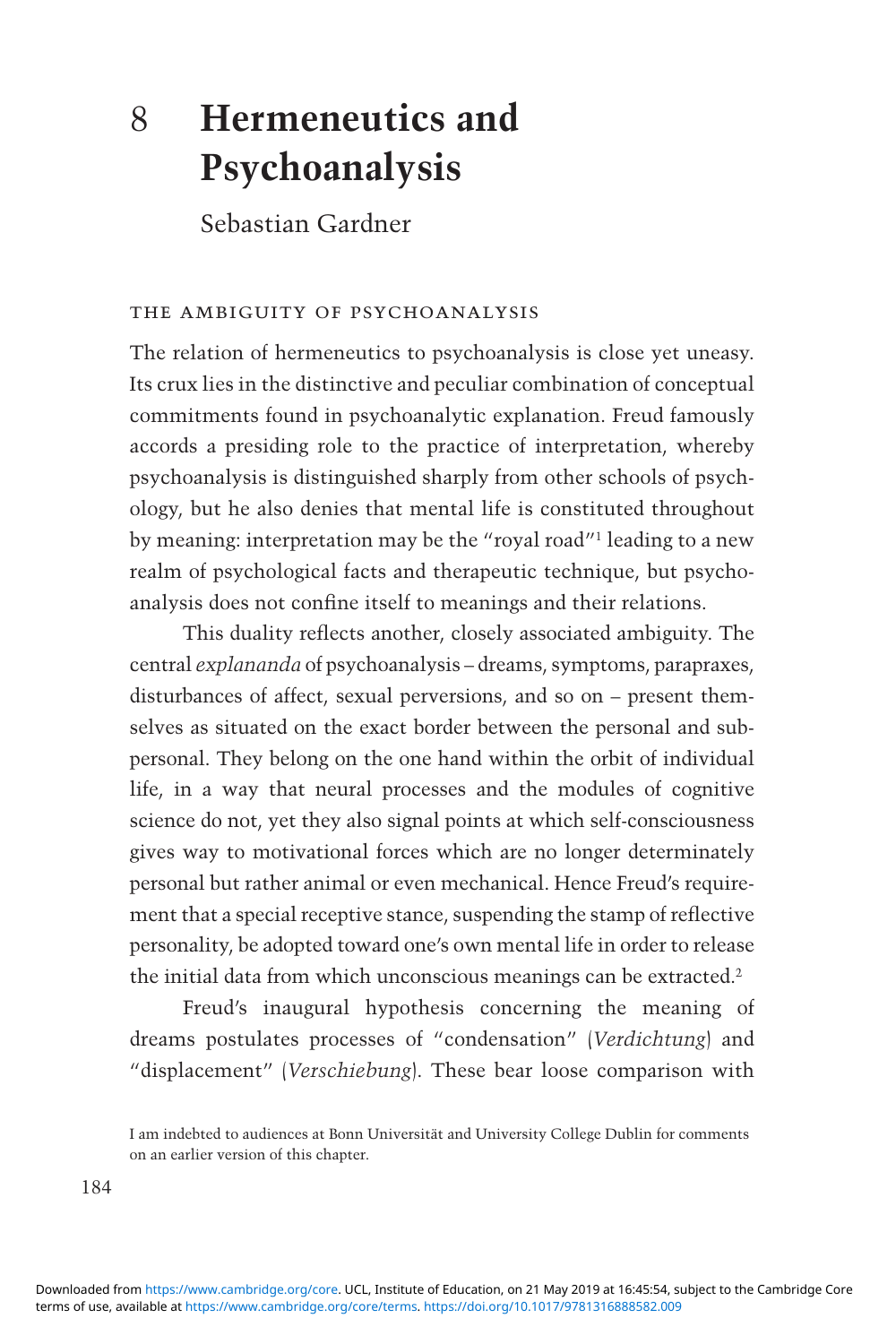metaphor and other poetic-linguistic operations,<sup>3</sup> but they also, as Freud explains them, implicate concepts of mental *force* and mental *location* – the "economic" and "topographical" points of view.<sup>4</sup> This conception of the dream- work, which transforms "latent" content into "manifest" content, implies that thought and meaning, in addition to playing their familiar rational roles, are also objects of quasimechanical manipulation within the psyche. Behind the dream- work lie other, more comprehensive principles of unconscious mental life, which Freud collectively gathers under the heading "primary process" – the pleasure principle, and the "special characteristics" intrinsic to the system *Ucs*., including timelessness and absence of  $contradiction<sup>5</sup> – and which again are essentially non-hermemetrical$ in character.

These assumptions are strictly necessary for Freud's dream interpretations: without the hypothesis of a mental apparatus which structures thought in accordance with principles that could not figure in self-conscious thinking, and shapes the mind's contents independently of any end that the agent could avow, the lateral connections Freud traces between words, ideas, memory-images and so on would simply not add up. Nor would it be possible to conceive dreams as meaningful wholes, that is, essential unities of latent and manifest content which can be translated into one another in the manner of texts, and regarded as expressions of emotion and desire.<sup>6</sup>

Individual psychopathology, and phenomena such as dreams, which ordinary psychological understanding is able to describe without pretending to explain, are what allows psychoanalysisto get its original explanatory purchase, but they do not of course exhaust its range. Having established what he takes to be the fundamental principles of mental functioning, Freud turns to the spheres of social and cultural life and makes deep incursions into the humanities and human sciences. A full account of Freud's interpretative ventures and the special problems which attend them (in particular with regard to artworks) is not possible here, but significant distinguishing features of the psychoanalytic treatment of socio- cultural phenomena include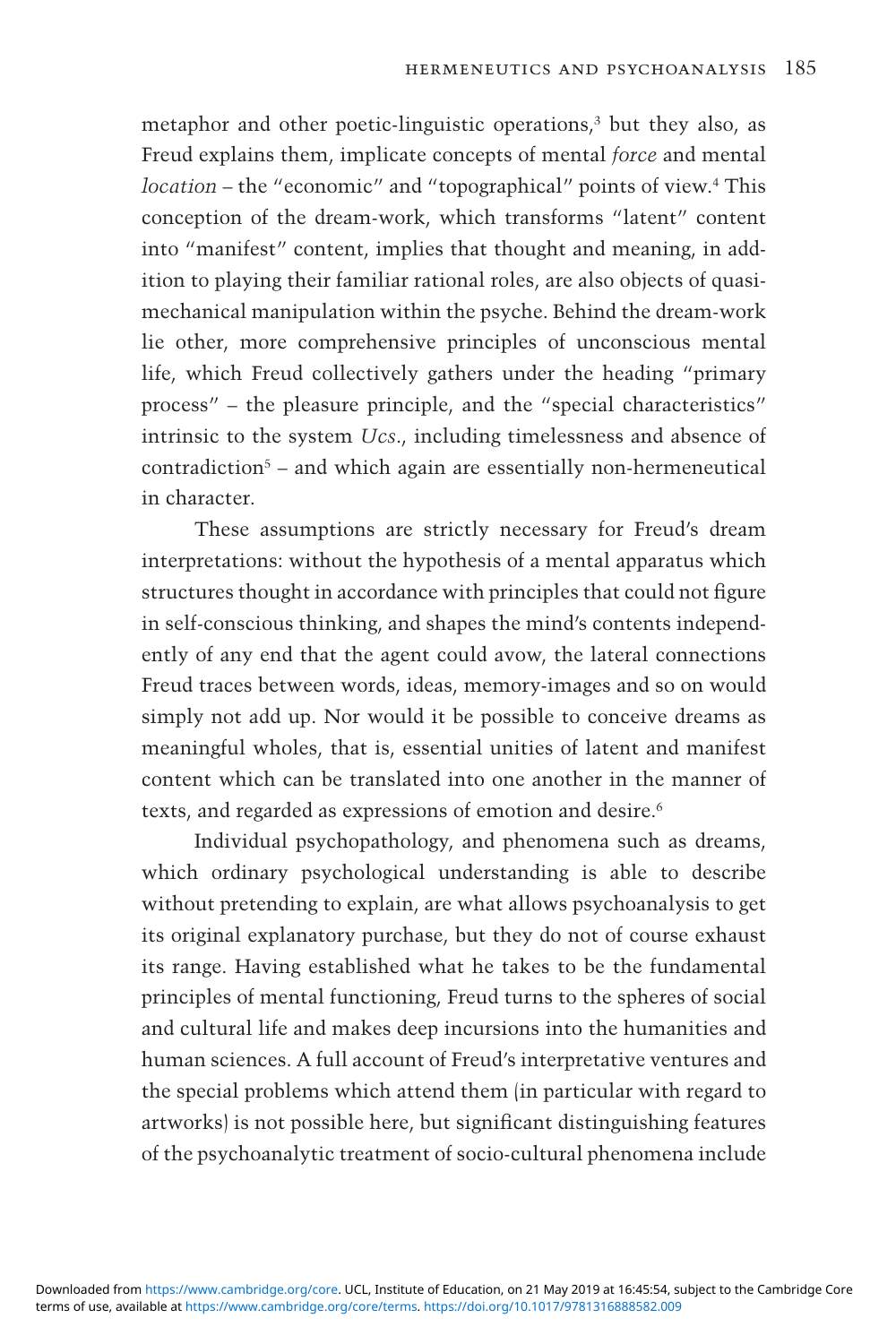$(1)$  its illumination of their deep roots in psychic life, which allow social and cultural practices to sustain and reproduce themselves in ways that public reason seems unable to account for, and (2) its power to rationalize not only normal but also pathological social forms. These features are chiefly responsible for the high interest which Freud holds for critical theory in the work of Fromm, Horkheimer, Adorno, Marcuse, and Honneth, who employ psychoanalysis to address the problems posed by ideological subjection, voluntary servitude, fascism, alienation, and so on.

Psychoanalysis thus in one respect offers itself to hermeneutical thought as an ally in the vindication and elaboration of concepts of meaning and understanding, which it shows to have greater scope than previously envisaged, contra reductive naturalistic forms of explanation in psychology and the human sciences; forms of psychology that by contrast merely analyse ordinary psychological understanding  $-$  as is the case when cognitive competences are decomposed into their functional elements – do not hold similar hermeneutical interest. Yet at the same time psychoanalysis poses a challenge by virtue of its apparent implication that meaning and understanding are precisely not self-sufficient in the way supposed by at least strong hermeneuticists such as Gadamer. Even when psychoanalytic explanation deals with the most quintessentially rational and meaning-constituted objects of enquiry – works of art, religious beliefs and practices, the normative social bond  $-$  it remains committed to showing that these derive ultimately from sources which, whatever they amount to exactly, cannot be regarded as securing their own intelligibility in the way that thinkers in the hermeneutical tradition, from Herder onwards, have standardly maintained with regard to *Bildung*, tradition, objective spirit, and suchlike. It is notable that Freud has no general theory of interpretation, either philosophical or psychological, and that it is not through reflection on the nature of understanding as such that he arrives at his conception of psychological interpretation. Freud's indifference to considerations central to philosophical hermeneutics is reflected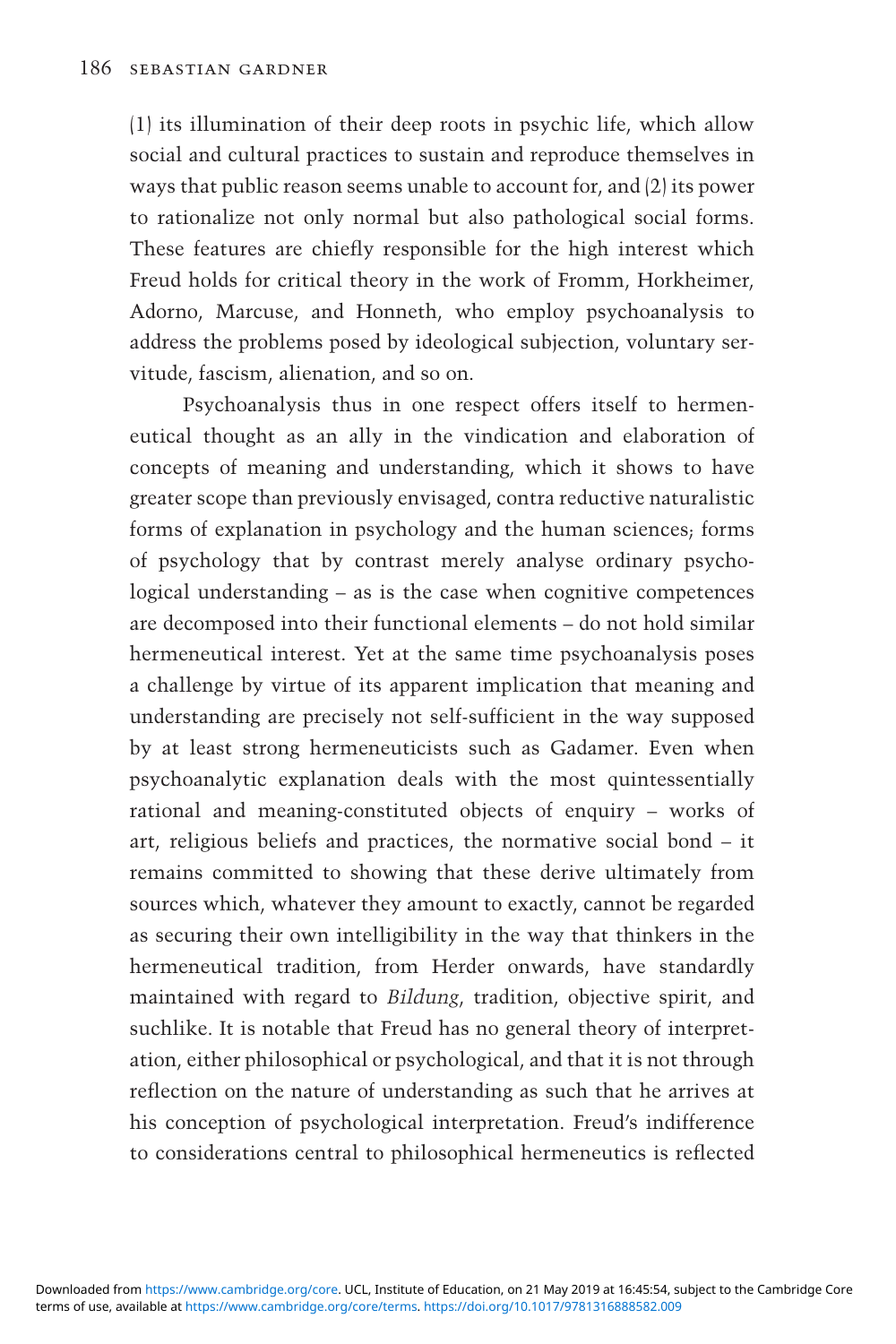in his attitude to language, to which he attaches importance only in so far as it provides (1) the mechanism and marker of consciousness, 7 and, consequently, (2) the unique medium of therapeutic technique. Freud conceives therapy, furthermore, as directed to the bare hedonic end of reducing suffering: the idea that self-understanding, or interpretative self- constitution, is an end in itself which constitutes the final goal of therapy, is not found in Freud himself.

One conclusion which has been drawn is that psychoanalysis and hermeneutics are in fact irreconcilable. The real and abiding significance of psychoanalysis, it has been argued, lies in its demonstration of the explanatory superficiality of hermeneutical notions in contrast with robust, physically identified causes.<sup>8</sup> Freud's avowed positivismgives some grounds for this, but he also disclaims any direct access to the organic substrate of mental activity: in *The Interpretation of Dreams* Freud makes clear that his explanatory goals presuppose the autonomy of the psychological, at least as a methodological principle.<sup>9</sup> Proponents of natural-scientific readings of Freud, while acknowledging that the tendency of their approach is to reduce psychoanalysis to an anticipation of cognitive science and neuropsychology, have defended it nonetheless by arguing that hermeneutical construals fare worse in salvaging its truth-content. It is argued that, given the hermeneuticist's (alleged) dissociation of meaning from the controls of causal reality, it becomes impossible to say in what, other than subjective gratification, the correctness or validity of a psychoanalytic interpretation might consist.<sup>10</sup> What may consequently be recommended, on the scientistic view, is a splitting of Freud's legacy into, on the one hand, a genuinely scientific research program, which is presently underway and making actual progress but has largely left Freud 's ideas behind; and, on the other, a loosely formulated psychologicalwisdom which has humanistic value but lacks strict truth and must submit itself to scientific regulation.

There is a great deal to be said about the general problems which flow from this dissociation of fact from value, and of scientific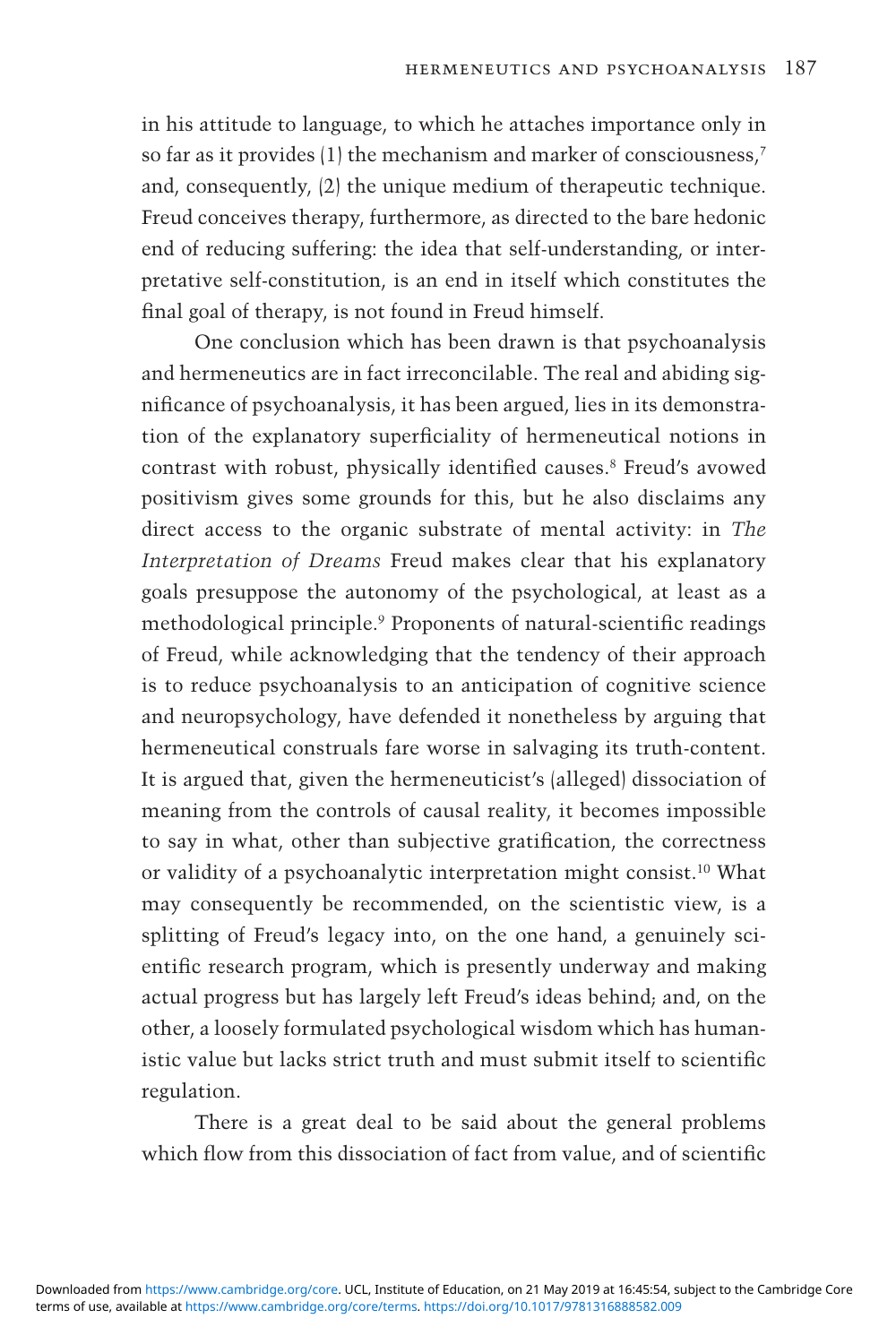from ordinary understanding of human beings, but a more direct response is available. The charge of substituting confabulations of meaning for empirical reality rests on a confusion, in so far as what is assumed in hermeneutical readings of Freudis simply that interpretation provides the core means by which psychoanalysistraces the contours of mental phenomena – an epistemological claim to which questions of underlying causal ontologyare secondary if not irrelevant, and which could not be controverted without impugning the entire apparatus of common sense psychology. It is true of course that, just as some naturalists perceive intentional idioms as inimical to genuine explanation, at least some hermeneutical readers of Freud contest the general metaphysics of scientific realism ("positivism " or "objectivism"). But the fact that psychoanalysis raises so acutely the question of the relation of meaning and causality – and thereby re-occasions the ancient quarrel of scientific realists and hermeneuticists – does not mean that it should be expected to contain the resources for resolving this wholly general philosophical issue. The real question is whether psychoanalytic interpretation, equipped with its basic assumptions concerning the shape of the mind, is arbitrary in ways that ordinary psychological interpretation is not. Critics of hermeneutical readings of Freud have not shown that this is the case.

If we are to give an account of psychoanalysis which conserves its hermeneutical dimension, then two questions need to be addressed. First we must ask to what extent psychoanalysis is committed implicitly, by virtue of the role it accords to interpretation, to the standpoint of philosophical hermeneutics, and if so, whether making this commitment explicit entails revisions to psychoanalytic theory. One possibility, accordingly, is that hermeneutical reflection reveals the need for an overhaul of psychoanalytic theory that purges it of elements which fail to agree with the general conception of psychological life as constituted throughout by practices of understanding and interpretation. We will see that this is the option developed by Habermas .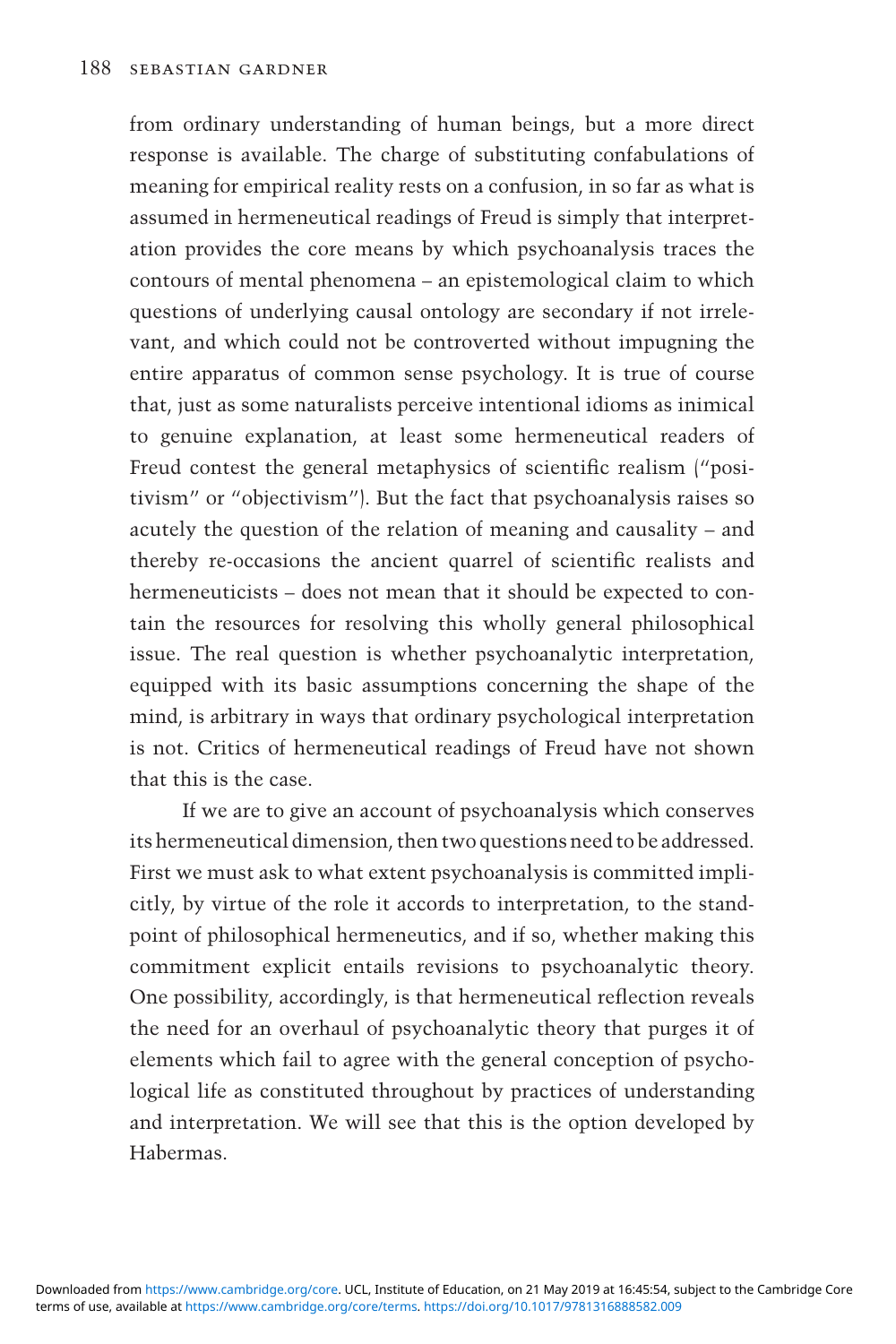The second question is whether, assuming some sort of challenge to be posed, psychoanalysis forces adjustments on hermeneutics. The possibility to be explored here is that psychoanalysis shows its limitations as a general approach to human understanding, or at the very least, the need to draw a distinction within hermeneutics between two different tasks and types of theory or interpretative practice, one pitched at self- consciously articulated meaning and the other at its non- conscious underpinnings. This we will see is roughly the answer returned by Ricœur.

## THE PROBLEM FACING A HERMENEUTICAL CONSTRUAL OF FREUD: SARTRE AND WITTGENSTEIN

To get the task into better focus, we may look at two early critical appraisals of Freud: Sartre's treatment of psychoanalysis in his short essay on the emotions from 1939, and Wittgenstein's remarks on Freud from the 1940s as reported in *Lectures and Conversations*. Both Sartre and Wittgenstein decline to take at face value Freud's self-affiliation to the natural sciences, and have some sympathy with Freud's project, but proceed to identify, from different angles, one and the same deep conceptual problem for psychoanalytic explanation as construed hermeneutically.<sup>11</sup>

1. Here is what Sartre says on the subject of psychoanalytic symbolism:

The psychoanalytical interpretation considers the phenomenon of consciousness as the symbolic realization of a desire repressed by censorship. Let us note that for consciousness this desire *is not implicated in its symbolic realization*. Insofar as it exists by and in our consciousness, it is only what it appears to be: emotion, desire for sleep, theft, phobia of bay- trees, etc. If it were otherwise and if we had some consciousness, *even implicit*, of our real desire, we should be *dishonest*; the psychoanalyst does not mean it that way. It follows that the signification of our conscious behaviour is entirely external to the behaviour itself, or, if one prefers, the *thing*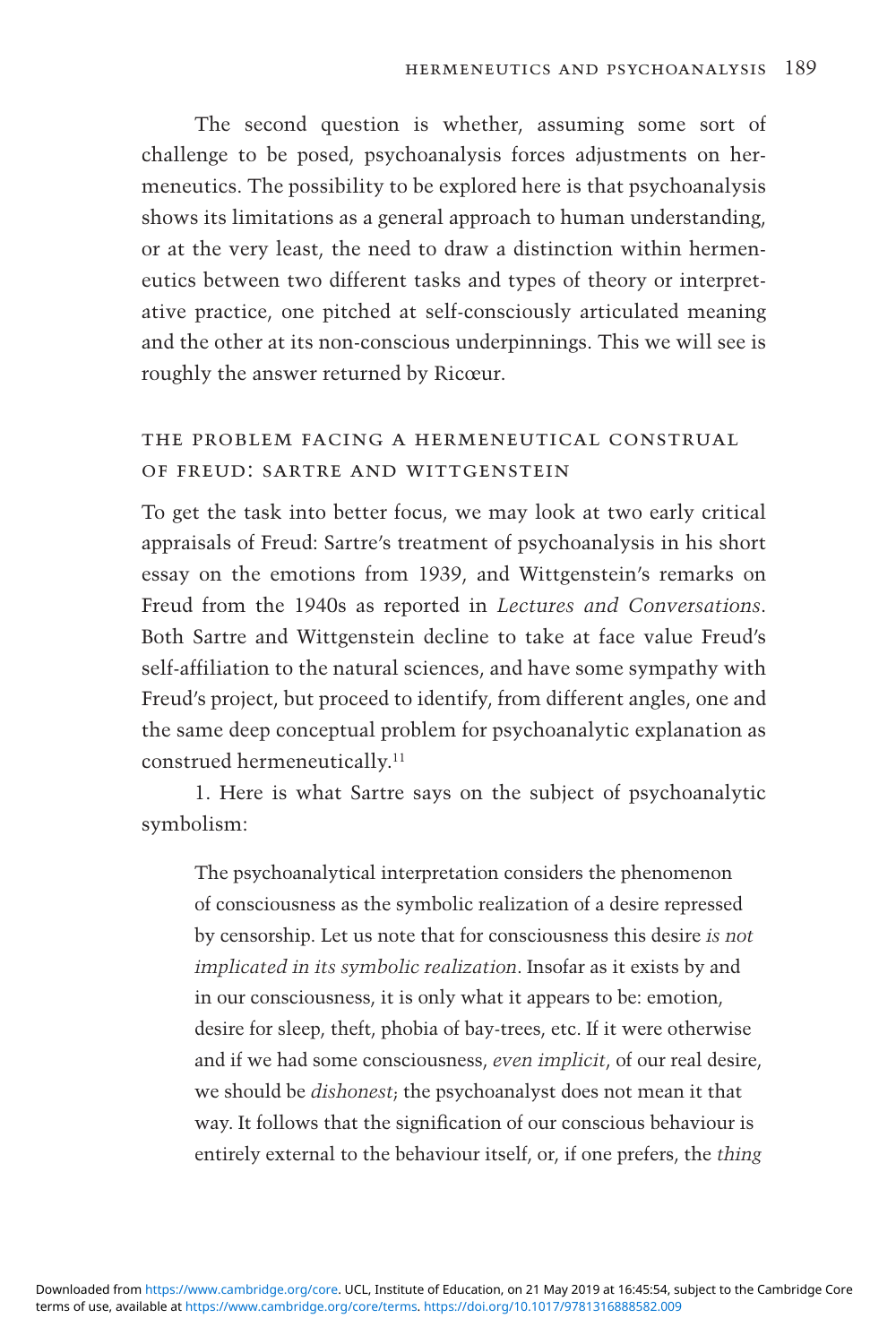*signified* is entirely cut off from the *thing signifying*. The behaviour of the subject is, in itself, what it is (if we call "in itself" what it is *for itself*), but it is possible to decipher it by appropriate techniques as a written language is deciphered. In short, the conscious fact is to the thing signified as a thing, the *effect* of a certain event, is to that event, for example, as the traces of a fire lit on the mountain are to the human beings who lit the fire. Human presences are not *contained* in the ashes which remain.<sup>12</sup>

Freud, as Sartre understands him, wishes to conceive the conscious phenomena for which he offers psychoanalytic interpretations – affects and desires, and the instances of behavior which express them – as essentially *unified* with their underlying unconscious motivation, in just the way that the ordinary course of mental life presents us with intelligible wholes. But this cannot be done, Sartre argues, because the essential principle of all such unities, namely the subject's *taking-X-as-meaning-Y*, is necessarily missing; if it were present, then we would have make-believe, "dishonesty," or some other non-psychoanalytic mental configuration. The underlying problem, which Sartre expands on in his critique in *Being and Nothingness*<sup>13</sup> is that Freud employs at one and the same time two incongruent models of the human subject, one that affirms its absolute unity and another that distributes its contents over a manifold of psychic parts. The first model affirms a One over the Many, and is in play when Freud asserts that X *means* Y; the second affirms a mere Many without a unifying One, and is employed when Freud tries to tell us what X's meaningY *consists in*, and why we should accept the attribution. Freud's naturalism, Sartre argues, abets this incoherence.

Sartre does not, however, regard Freud's undertaking as an overall failure. Though he rejects Freud 's claim to have provided a theoretical solution, he believes that psychoanalytic conceptualization nonetheless succeeds in bringing to light the paradoxical character of human motivation, and this *explanandum* furnishes the subject matter for Sartre's own hermeneutical project: his attempt by means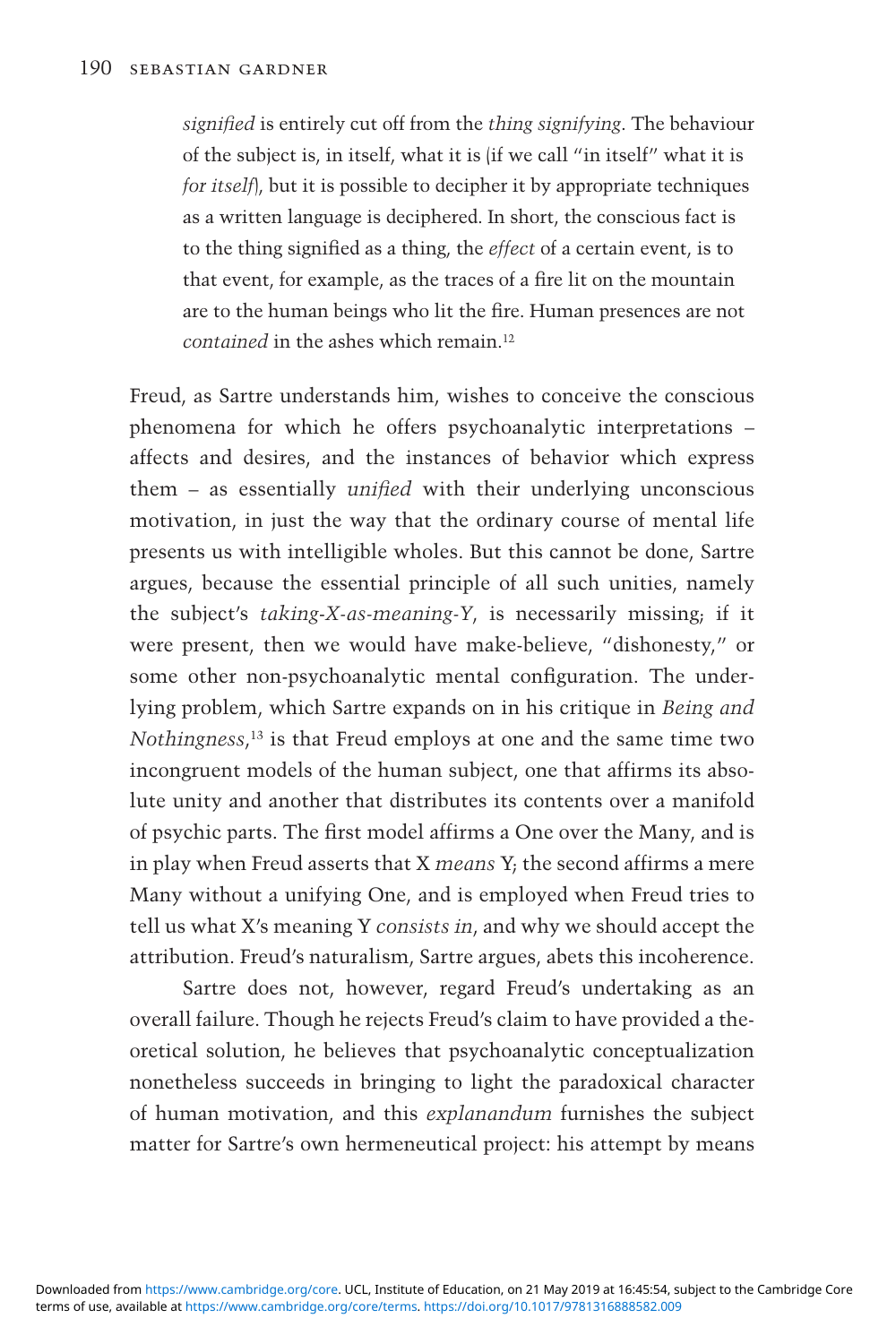of "existential psychoanalysis" to understand the individual as an irreducible whole, an entity which is meaningful all the way down. 14

2. Wittgenstein 's remarks are only fragments, and he should not be regarded as engaging in a systematic critique of Freud, but two things that clearly draw his attention in *The Interpretation of Dreams* (the only Freudian text named) are the question of criteria – When should interpretation stop? What gives one interpretation the right to exclude alternatives? – and the more fundamental question of whether the concept of meaning has coherent application to dreams at all. Also in question, therefore, are Freud 's notions that dreaming evinces thinking, employs symbols, fulfills wishes, and so on, along with his reapplication of these psychological schemas to symptoms and public behavior.

Observing that Freud's dream symbols fall between nature and convention, Wittgenstein says:

Consider the difficulty that if a symbol in a dream is not understood, it does not seem to be a symbol at all. So why call it one? But suppose I have a dream and accept a certain interpretation of it. *Then* –when I superimpose the interpretation on the dream –I can say "Oh yes, the table obviously corresponds to the woman, this to that etc." 15

This might be taken, not as a dismissal of psychoanalytic interpretation but as a basis for validating talk of dream- symbolism indirectly, in so far as the meaning of dreams may be regarded as a function of our later reflection on them; Wittgenstein at any rate seems to intimate that this approach could be adopted without incoherence. What however emerges clearly from Wittgenstein's discussion is his view of the speculative and philosophically driven character of Freud's full psychology: dreams do indeed puzzle us and invite interpretation, but what fundamentally underwrites Freud's ideas, Wittgenstein maintains, is a demand for complete explanation, a conviction that mental events are sufficiently determined; only this philosophical prejudice could justify the various auxiliary ideas introduced by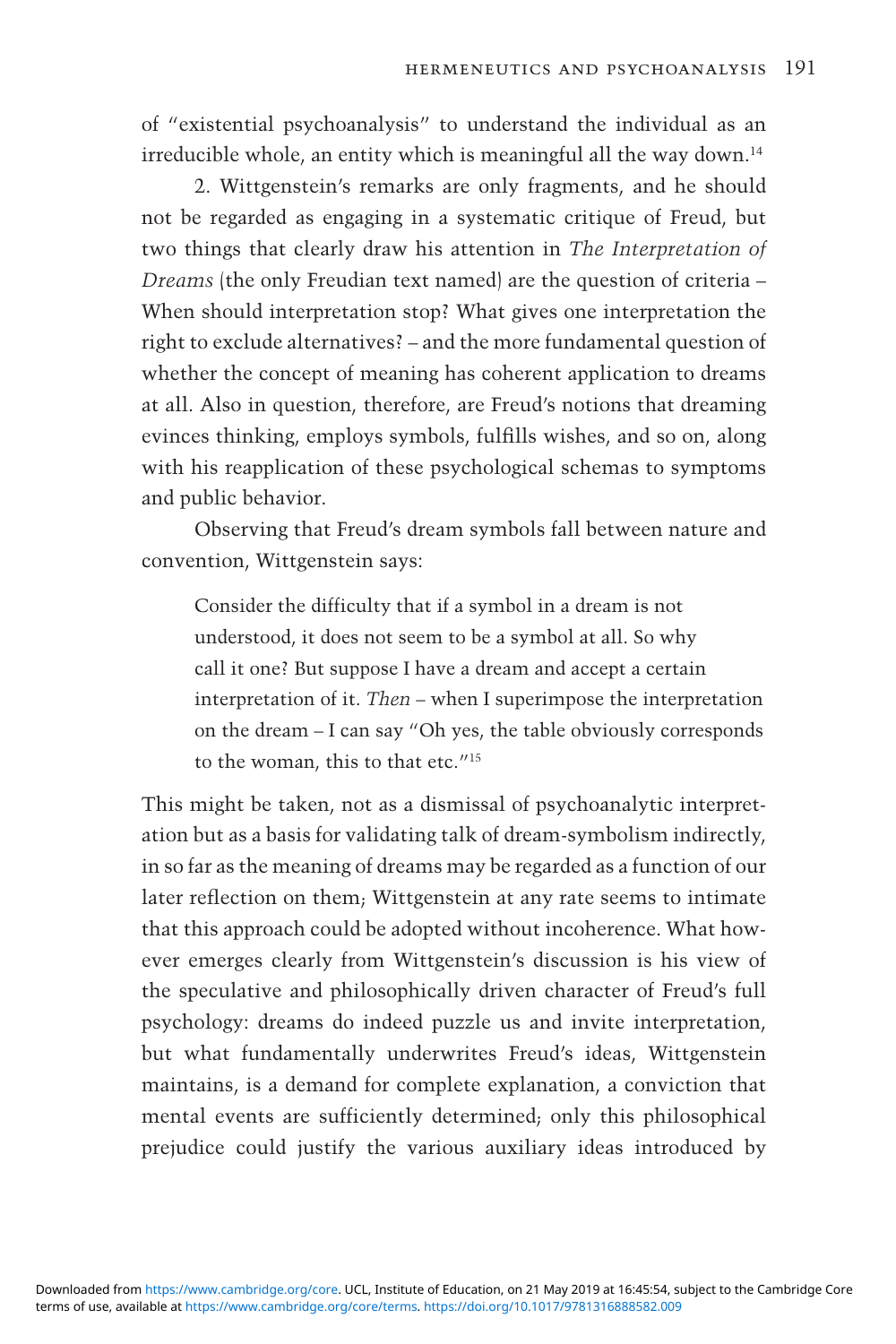Freud, in particular the notion of mental force which underpins his conception of wish-fulfillment.<sup>16</sup>

The upshot is, Wittgenstein implies, a compromised style of theorizing: Freudis drawn to the possibility, which nothing in ordinary psychological understanding precludes a priori and which its open- endedness perhaps invites, of making deeper sense of the mind by exploiting, not experimental methods, but the kinds of non- propositional pattern- making that we are familiar with from aesthetic contexts; hence the affinity of dream- interpretation with judgments of correctness in the interpretation of music, painting, and so on. Freud however seeks to convert his interpretative suggestions into *doctrines*, and, having come so far, is obliged to take further scientistic turns in order to substantiate speculations which have outrun their warrant; at which point he betrays the originalimpulse which sponsored his reflections. What results is a mere "mythology," albeit a powerful one.<sup>17</sup>

Wittgenstein's reservations rest on a conception of meaning forged in the intersubjective context of natural language, while Sartre's turn on the intra-subjective self-relation, but they concur in finding Freud's hermeneutical conceptualization of the phenomena less than fully intelligible. Both accept that there is an authentic element motivating psychoanalytic reflection, but consider it occluded in Freud's theorizing: what begins as a legitimate attempt to locate a type of meaning to which natural science is necessarily blind, is forced into scientistic directions, and ends in absurdity.

A defender of Freudmay seek to meet these objections. The effectiveness of Sartre 's argument is limited, not by his Cartesian commitment to the transparency of the mental, which he suspends for the sake of argument, but by his strong assumptions concerning what might be called its architecture: Sartre assumes the full determinacy of mental life and transitivity of mental connections, as if assimilating the mind *in toto* to a single practical syllogism. 18 Since this is not an assumption that common sense psychology agrees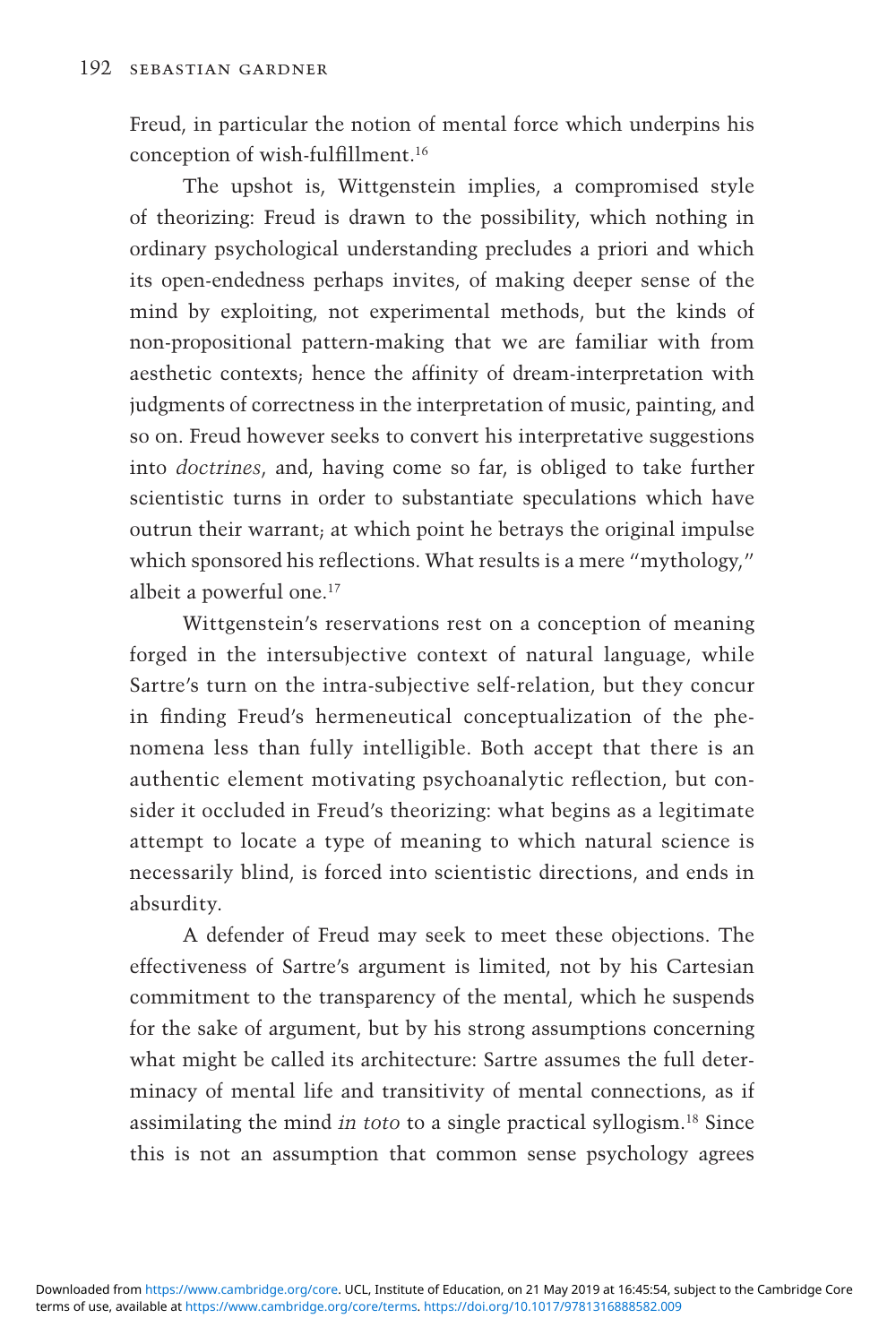with, Freud can reject Sartre's objection as relying question-beggingly on a rationalistic, or Kantian, idealization of the mental.

The Freudian reply to Wittgenstein is that the general view of meaning which would make it necessary to treat symbolism as the mere *outcome* of interpretative activity, and not as its independently real object, is unduly restrictive, and overly driven by a concern for empirical anchoring, in a way that gives excessive weight to skeptical worries. To be sure, if psychoanalysiswere in the business of setting up psychological attributions *ab initio* – or of making them criteriologically impregnable in the face of other-minds skepticism – then it can be agreed that it would run afoul of Wittgenstein's conditions. But in fact psychoanalysis takes ordinary psychology's attributions for granted, without either contesting or seeking to revalidate them: its aim is rather to elaborate, deepen, and build on them, 19 and there is no obvious reason why this "second wave" of interpretation should be bound by the same rules as govern the ground-floor of interpersonal understanding.

These replies reduce the force of the Sartre-Wittgenstein objection, but without altogether meeting their challenge. For what has been said is only that certain strong, philosophically committed views of psychological understanding – Sartre's idealization or Wittgenstein's semi-verificationism – must be rejected in order for psychoanalytic enquiry to be launched. But this is not to say what alternative conception would positively serve Freud's purposes. With this question in mind, we turn to the constructive proposals of Habermas and Ricœur.

### THE MAJOR THEORETICAL PROPOSALS: HABERMAS AND RICŒUR

Habermas and Ricœur's main writings on Freud, respectively *Knowledge and Human Interests* [ *Erkenntnis und Interesse*] and *Freudand Philosophy*, both landmarks in the philosophy of psychoanalysis, appeared in the 1960s, and arose in different philosophical settings. Habermas belonged to the Frankfurt School and Ricœur's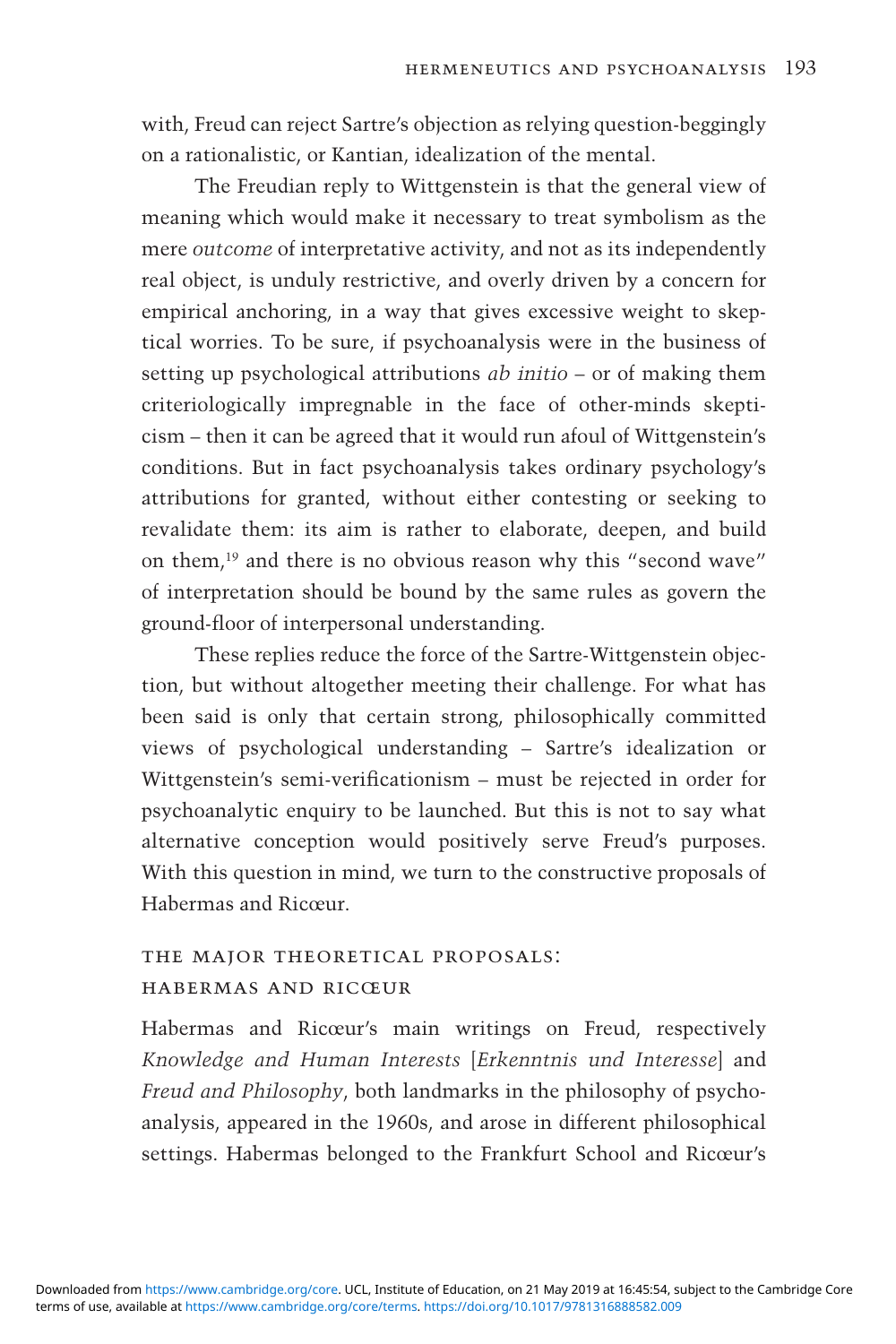associations were with Husserl. Neither critical theory nor phenomenology as such being the present topic, our focus is confined to the significance of their thought for a hermeneutical construal of psychoanalysis. The main contrast lies between Habermas's attempt to resolve the problem by making psychoanalysis an unequivocally hermeneutical discourse, eliminating the ambiguity altogether, and Ricœur's strategy of setting psychoanalysis' dual commitments in a broader philosophical context, which allows what seems a problem peculiar to psychoanalysis to be regarded as the resurgence of a more fundamental philosophical opposition, the resolution of which is not a task which Freud alone can be expected to fulfill.

1. Habermas ' discussion is explicitly reconstructive, and aims to sift out what is cogent and philosophically defensible in Freud while discarding what belongs to his "scientistic self-misunderstanding" (on this point concurring with Sartre and Wittgenstein). This does not mean, however, that the metapsychology should be rejected, or paraphrased away, as other, softer hermeneutical readings of Freud recommend.<sup>20</sup> To the contrary, it is here that Habermas finds the deepest points of contact with his own program of regrounding critical theory. Metapsychology is, Habermas states, "a *general interpretation of self- formative processes*": 21

The model of the three mental agencies, id, ego, and super-ego, permits a systematic presentation of the structure of language deformation and behavioural pathology. Metahermeneutic statements can be organized in terms of it. They elucidate the methodological framework in which empirically substantive interpretations of self-formative processes can be developed.<sup>22</sup>

Habermas's reconstruction of psychoanalysis proceeds on the basis that communicative action provides the measure of rationality. It takes as primary the dialogic situation, $23$  artificially reproduced in the therapeutic context, of one person's failure to make sense to another, with the distinguishing feature that here the inability to make oneself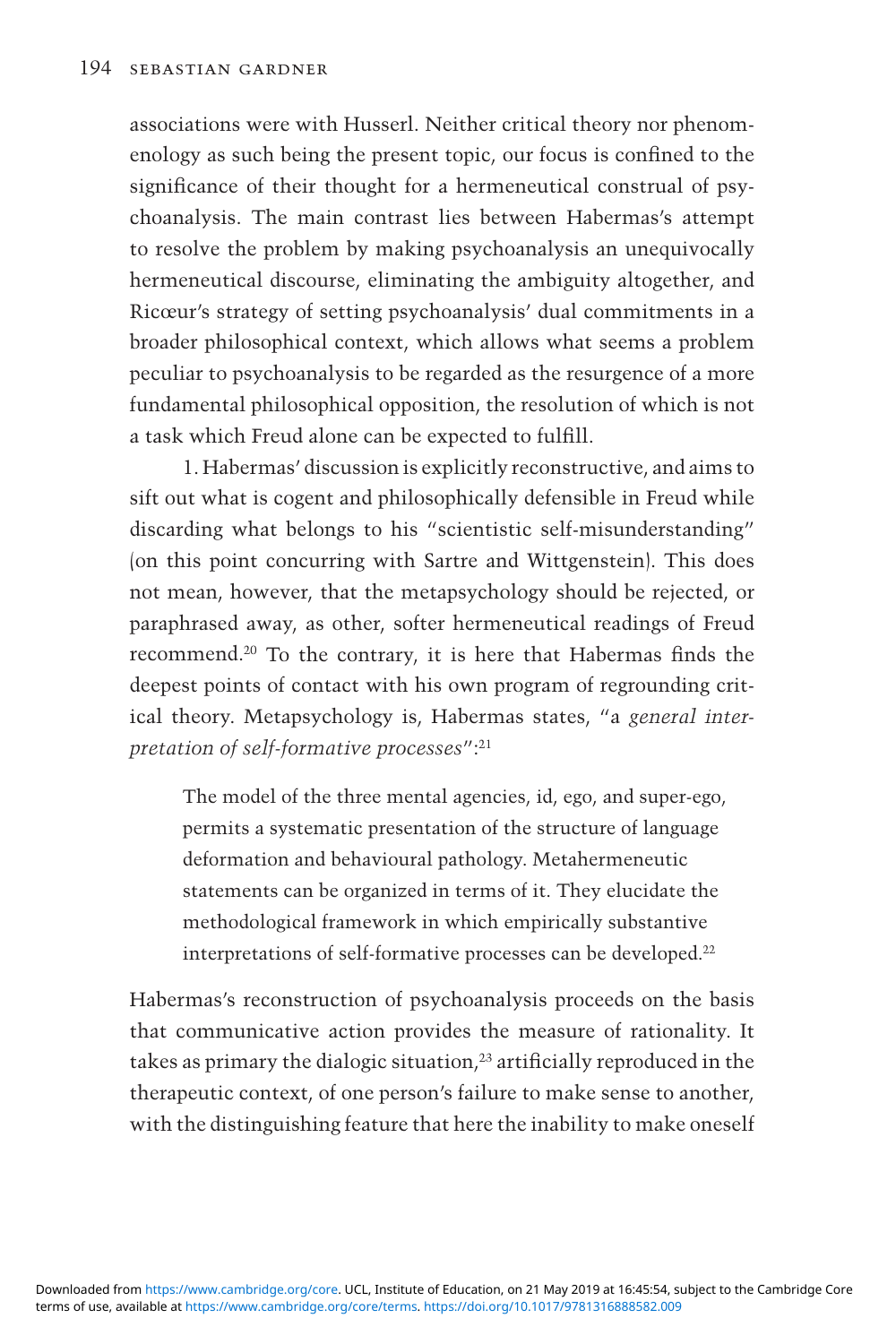intelligible to the other corresponds to, and arises from, an avowed failure to make oneself intelligible to oneself. Habermas 's key claim is not merely that the intrasubjective disturbance can be *modeled* on intersubjective breakdown, but that it *consists* in communicative failure. That is to say, we are to abandon the realist conception of the unconscious as a set of phenomena defined by the difficulty they pose for cognition, and instead regard it as *constituted* by abortive communicative action. This is developed into the following picture:

The object domain of depth hermeneutics comprises all the places where, owing to internal disturbances, the texts of our everyday language games are interrupted by incomprehensible symbols. These symbols cannot be understood because they do not obey the grammatical rules of ordinary language, norms of action, and culturally learned patterns of expression[…] [S] ymptoms are signs of a specific self-alienation of the subject who has them. The breaks in the text are places where an interpretation has forcibly prevailed that is ego-alien even though it is produced by the self. Because the symbols that interpret suppressed needs are excluded from public communication, *the speaking and acting subject's communication with himself is interrupted*. The privatized language of unconscious motives is rendered inaccessible to the ego. 24

Habermas suggests that even psychoanalysis' aspiration to general laws - the feature which does most to make its discourse look like scientific causal hypothesizing – can be salvaged: these offer "a narrative background" or "dramatic model" with reference to which "interrupted self-formative processes can be filled out and become a complete history."<sup>25</sup>

The dynamic unconscious has, according to Habermas, not had to produce meanings *ex nihilo*, as Sartre and Wittgenstein assume, rather it has deformed meanings previously in circulation. Thus Habermas may agree with Sartre that Freud's mental partition fails to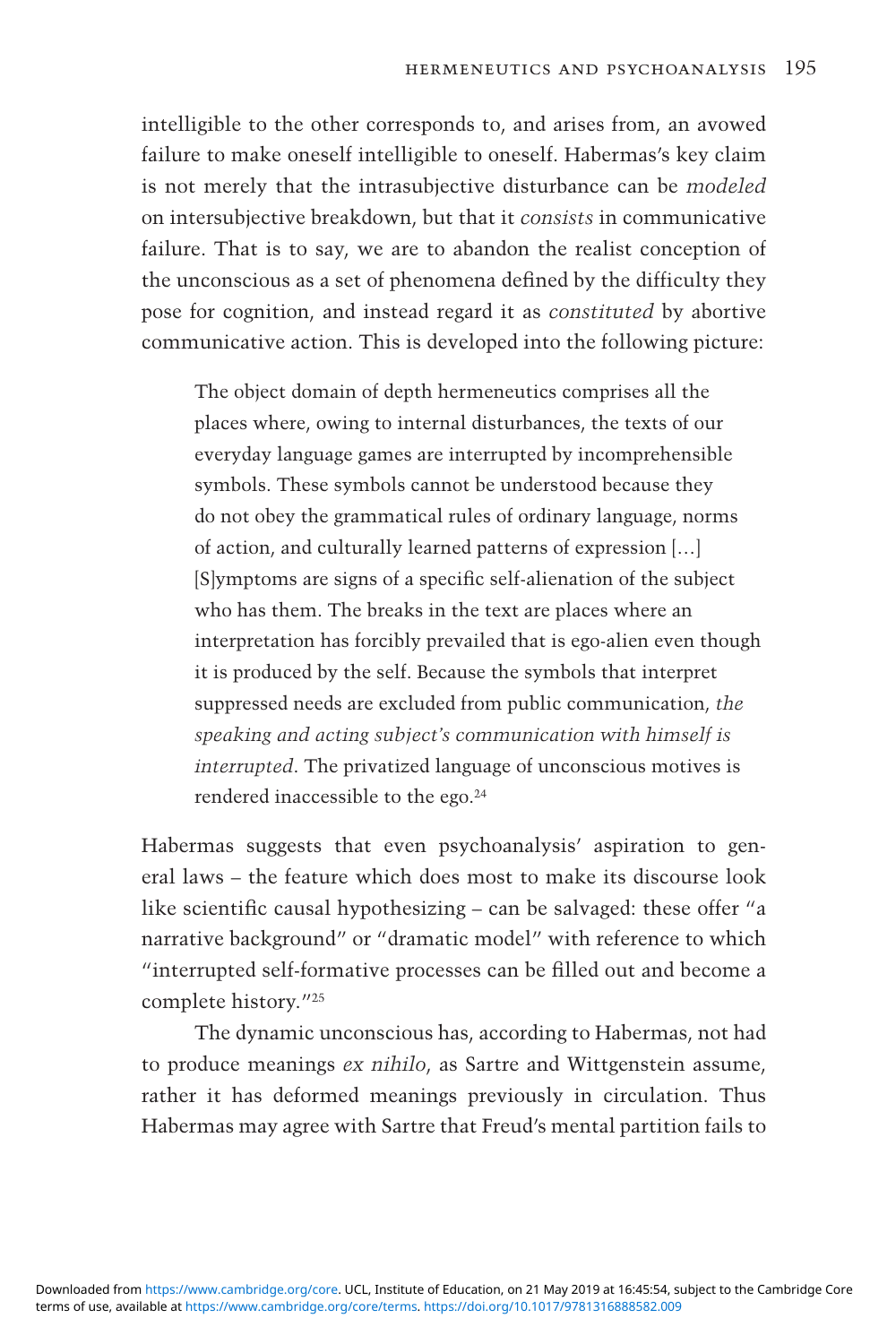elucidate the incoherence within the subject, while asserting that its correct explanation lies in distorted self- communication, and answer Wittgenstein by granting that the usual conditions for meaning are not met, and then maintaining that this is not because language is absent but because its condition is defective. It follows from Habermas's account that what may seem to be sheer force operative in psychic life is such only in appearance; in reality it consists in a failure, or refusal, to articulate meaning.<sup>26</sup> Habermas may accordingly be described as defending a *privative* conception of the unconscious.<sup>27</sup> These are the essential points on which Ricœur differs from Habermas .

2. Salient in Ricœur's account of Freud are (1) his characterization of psychoanalysis, alongside Marx and Nietzsche, as engaged in a "hermeneutics of suspicion," $^{28}$  (2) his claim that psychoanalysis has immediate philosophical import, and (3) his attribution of a nonhermeneutical "realism" to Freud.

The first of these, though well known, is problematic. The hermeneutics of suspicion designates not a special *technique* of interpretation but a special *goal* of hermeneutical enquiry, namely, of deciphering and unmasking. This assumes that the discourse under examination does not mean what it says, or means more than it says. How does this "prejudice" or pre-judgment, of disbelief or refusal to take at face value, arise? It cannot be prompted by anything at the surface of the discourse, since this is held to be self-concealing. It seems that some *pre*- hermeneutical hypothesis must be already *in situ*. In the case of Marx and Nietzsche, the relevant suspicion-grounding hypotheses are perhaps not hard to locate, but psychoanalysis is not premised on the *falsity* of the mental as ordinarily conceived: what motivates it is the failure of common sense psychology to make sense of some of what it is presented with, not the presumed falsity of common sense psychology, and this generates a need for explanation, not a ground for suspicion. To this extent Gadamer's objection that Ricœur fails to differentiate a distinctive sub-species of hermeneutics appears justified.<sup>29</sup>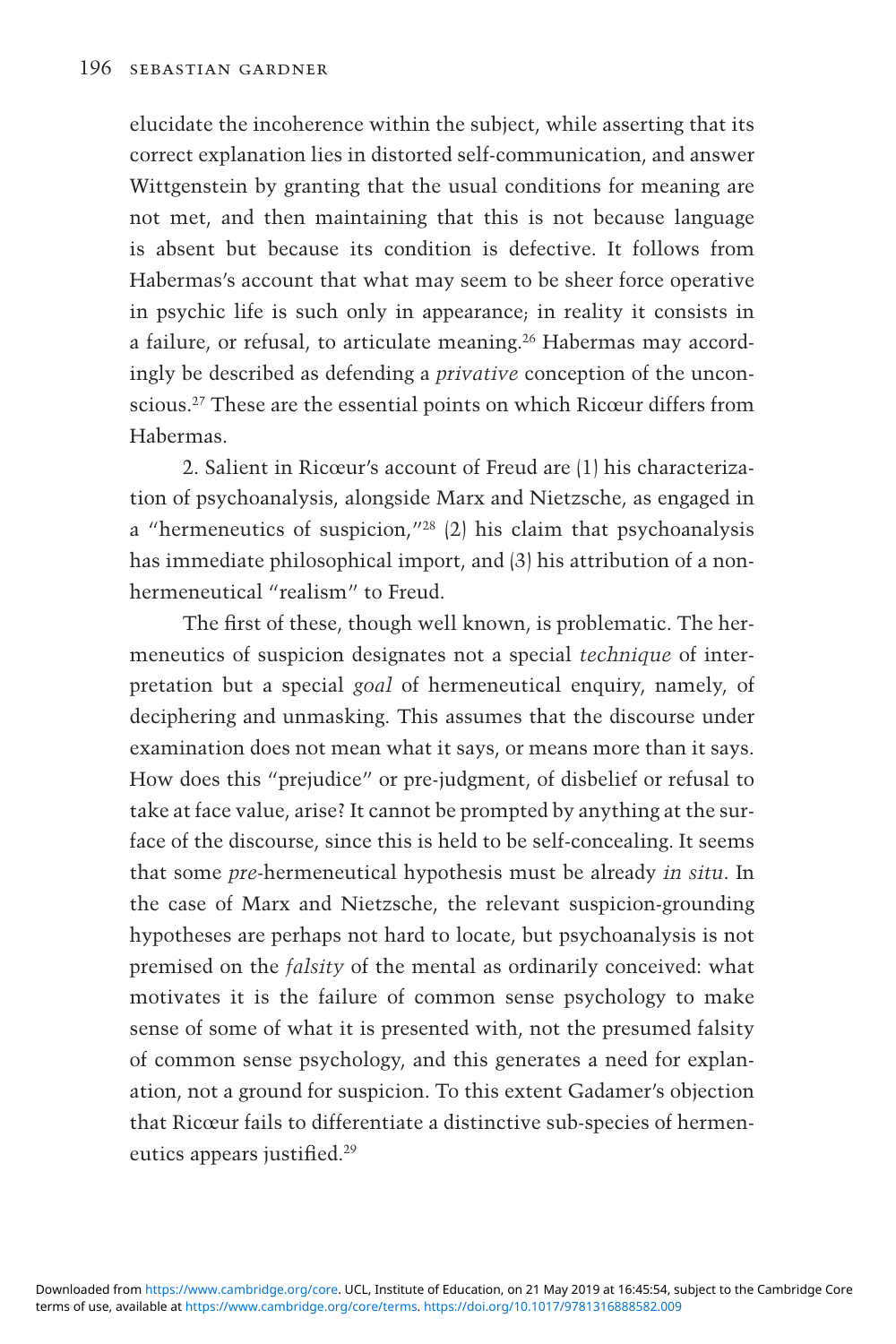The better point of entry to Ricœur is his claim that Freud 's ideas have direct impact on two high-level, inter-connected assumptions of modern philosophy: that consciousness and self- consciousness are irreducible, and that individual human subjects possess a deep autonomy which also occupies a privileged position in philosophical reflection. Situating psychoanalysis at the same level as Descartes and Kant, Ricœur declares:

The reading of Freud is also the crisis of the philosophy of the subject. It imposes the dispossession of the subject such as it appears primarily to itself in the form of consciousness. It makes consciousness not a given but a task. The genuine *cogito* must be gained through the false *cogitos* that mask it […] And so I say that Freud can be read just as our colleagues and teachers read Plato, Descartes, and Kant.<sup>30</sup>

What does this "dispossession" consist in? The answer lies in what Ricœur calls Freud's realism, by which he means that, in characterizing the unconsciouseconomically and topographically, Freud accords the mental the same *degree* of reality as external physical objects, and of a partially analogous *kind*. At a minimum this means that at least some of the entities which compose the mind are experienced unconsciously in a quasi-objectual manner: they exist *for the subject* as having the features which Freud's economic-topographical descriptions pick out.<sup>31</sup> The image of the unconscious as composed of a kind of affective stuff, which Habermas eliminates, is to that extent restored: mental opacity is unlike the obscurity which texts present, for the mind is pictured as set over *against itself* in a way which contrasts with mere cognitive deprivation. On this basis Ricœurcan assert that consciousness, having discovered that "its immediate self-certainty was mere presumption," "must be lost in order that the subject may be found."<sup>32</sup>

Ricœur does not grant Freud a one-sided victory over traditional philosophy, as a naturalist might. Rather his claim is that the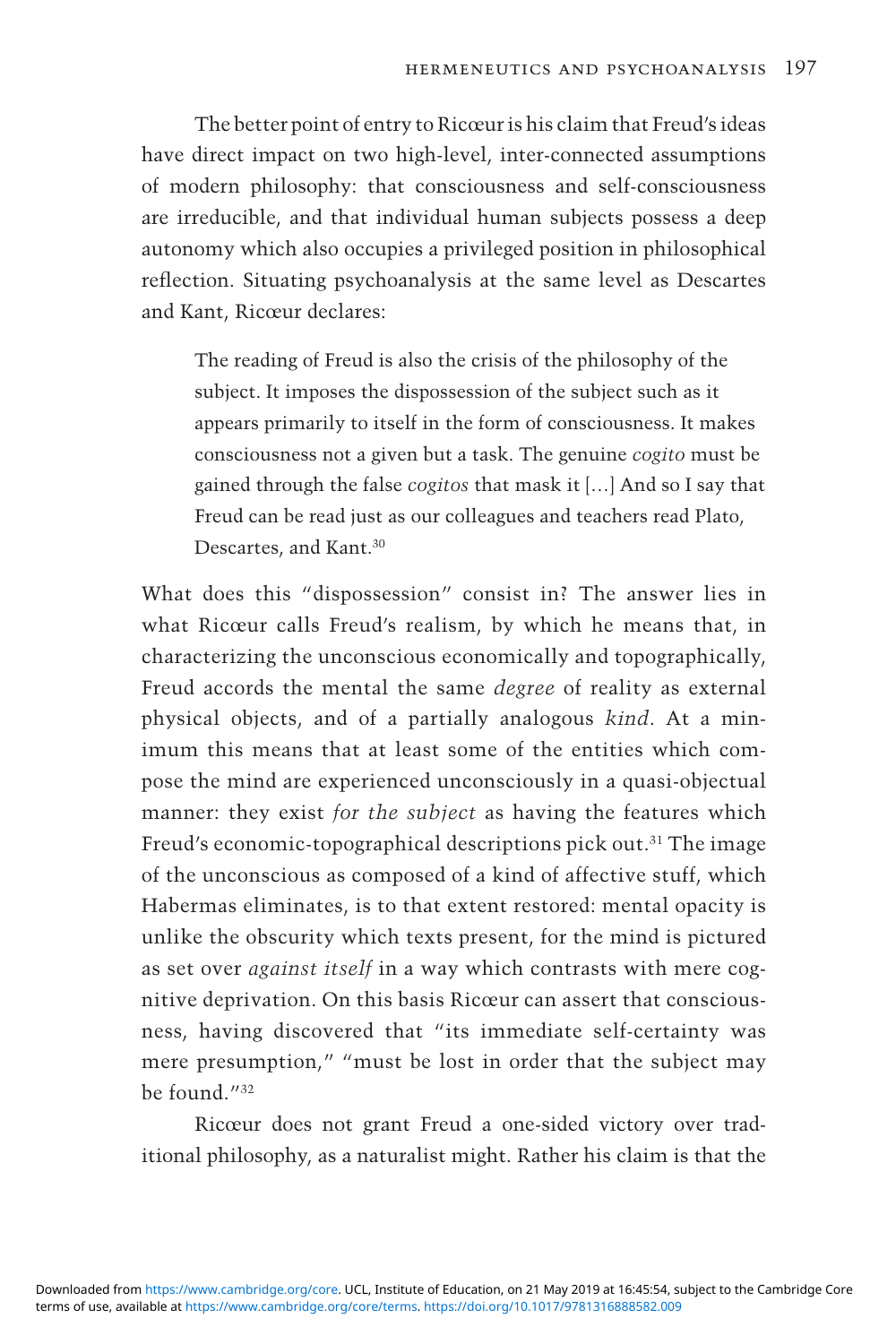antinomy of the objective reality of the mental *versus* self- conscious subjectivity manifests itself *within* psychoanalysis: this is what its mixed discourse commits it to. As regards the further question of what, granting the antinomy, is to be done about it, Ricœur's answer is that it has no purely theoretical solution and remains a task for the practice of reflection, which is guided by the "limit-idea" of its overcoming. 33

Ricœur's proposal may be understood in the following terms. Discussion of psychoanalysis, including that of Habermas, proceeds on the assumption that it presents us with a problem that demands a theoretical solution. Ricœur's radical alternative is to suppose that what appears to reflection as its own *conceptual* problem, in fact represents a *real opposition* within its object – meaning not simply that the phenomena exhibit different kinds of first-order properties, some meaning-constituted and others not, but that this very heterogeneity reflects a more basic underlying schism in our constitution. The "enigma of Freudian discourse" then becomes, as Ricœur puts it, a constitutive "paradox of reflection," grounded in the nature of its object, human existence. 34

In order for this to qualify as a positive solution, more must of course be said to recommend it, both as a reading of Freudand as a general philosophical strategy, and here two things can be said quickly. One is that Ricœur's solution will appeal to anyone who, like Ricœur himself, is impressed by the claim of classical German philosophy that human reality stands under an overarching opposition of Freedom and Nature, or spirit and nature - a notion which goes against the grain of philosophical hermeneutics, which has largely followed Herder in regarding Kant's dualism as a mistake. The other is that plausibly the antinomy is attested *a posteriori*. Integral to the ambiguous character of psychoanalysis' primary *explananda* is an internal dissonance: the reflexive perplexity of the Ratman or Wolfman involves a positive apprehension of inner incoherence, which goes beyond mere failure of rational competence.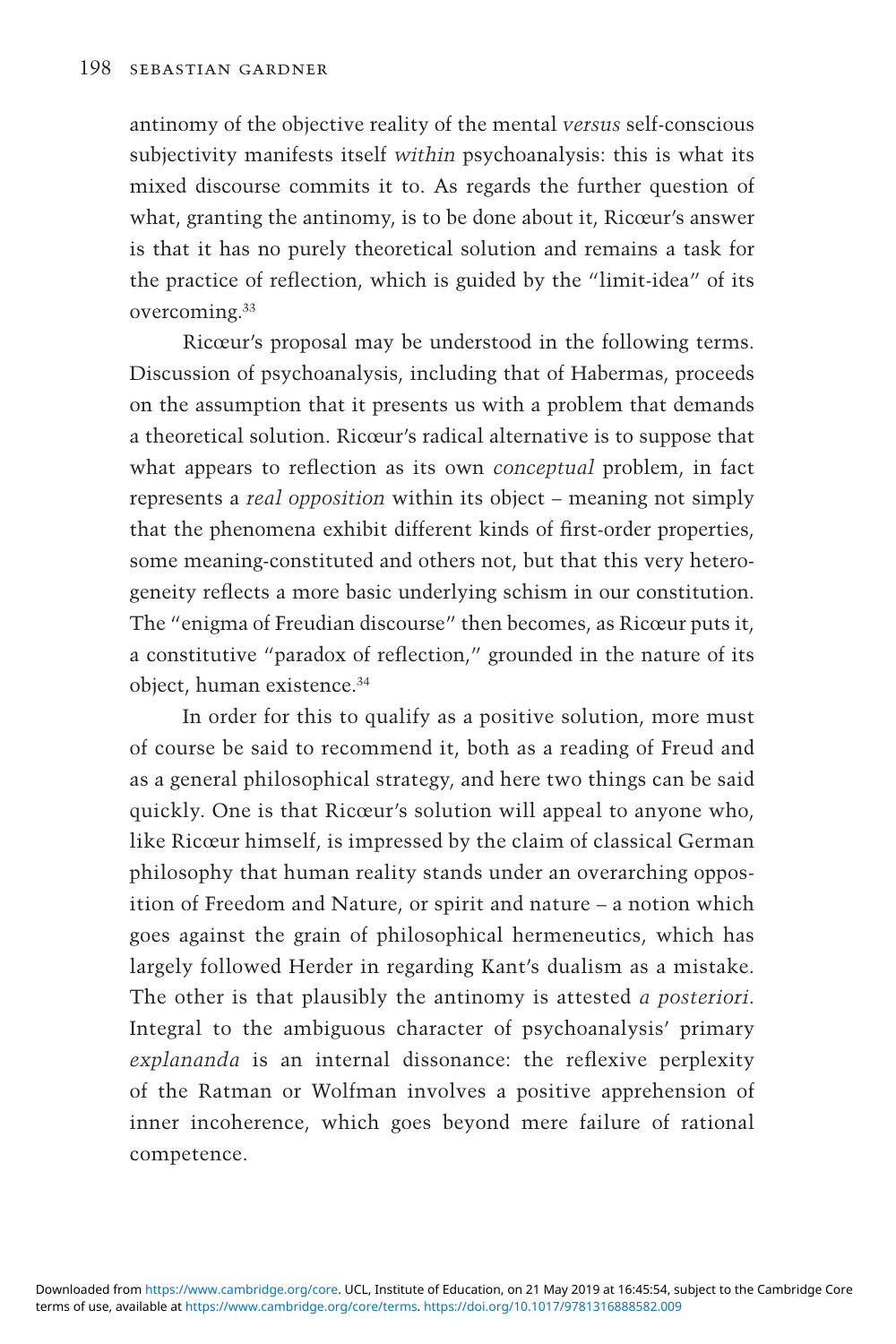# FREUD'S REALISM: THE "MENTAL APPARATUS" AS A CONTAINER OF MEANING

Habermas and Ricœur are guided to a considerable extent in their treatments of Freud by broader agendas – Habermas is seeking to reconstruct critical theory, and Ricœur to measure the claim of phenomenology to comprehensive philosophical truth  $-$  and they introduce concepts which do not belong to Freud's own conceptual repertoire. Let us now go back to Freud and try to determine, in terms closer to his own, what philosophical factors drive his theory construction. The story of Freud's own development is a large and well-trodden area, $35$  and I will confine myself here to a specific angle, which helps us to locate the difficulty in marrying psychoanalysis to hermeneutics.

1. Broadly speaking, behind Freud's innovations lie two great nineteenth- century legacies: the tradition of classical German philosophy, and that of empirical psychology, which provide respectively the bare concept of the dynamic unconscious, and the notion (widely if not universally accepted in late nineteenth- century psychological theory) that particular attributions of unconscious mental states can be warranted on strictly empirical grounds.<sup>36</sup> In "The Unconscious" and his other key metapsychological papers of 1915, as in almost all Freud's writings, only the intellectual authority of the latter tradition is acknowledged, although the legacy of the former is presupposed. Also in the foreground is Freud's confidence that the metaphysical integrity of the mental is attested in conscious experience: conscious mentality as such does not, Freudimplies, pose any puzzle. On this basis Freud is able to present the possibility of psychoanalytic *Wissenschaft* as turning on a single, essentially simple consideration:

Our right to assume the existence of something mental that is unconscious and to employ that assumption for the purposes of scientific work is disputed in many quarters. To this we can reply that our assumption of the unconscious is *necessary* and *legitimate*, and that we possess numerous proofs of its existence.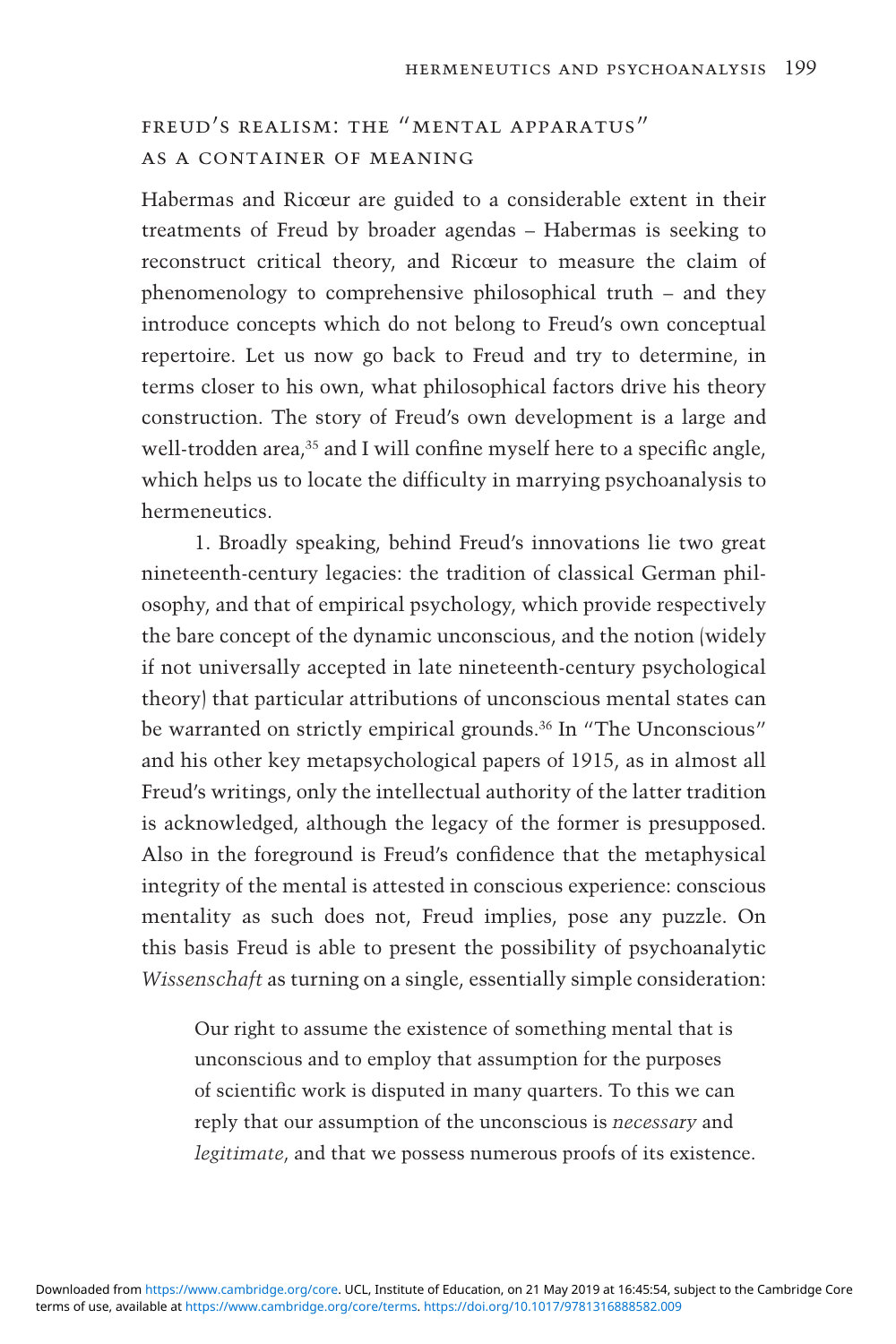It is *necessary* because the data of consciousness have a very large number of gaps in them.<sup>37</sup>

Once the conceptual possibility of unconscious mental states has been granted, the way to psychoanalysis is clear, Freud argues, for the manifest existence of "gaps" in conscious mental life provides sufficient reason for positing causes outside it. That these causes must be mental rather than physical follows from the fact that they are adduced to explain lacunae in consciousness, which means restoring its continuity, something which descriptions of brain and other physiological states cannot do. But since *ex hypothesi* the contents of consciousnessare unable to supply the missing links, or indeed to account for the original existence of the gaps, we are entitled to infer that the interpolated causes have a specific nature and type of causalityof their own –in other words, that the mental has varieties, of which its familiar conscious instances are only one.<sup>38</sup>

Freud thus takes himself to have arrived, by a relatively direct, quasi- conceptual route at the theoretical picture which emerges from his interpretative studies of mental phenomena. Freud believes his argument conforms with accepted, abductive modes of scientific reasoning, which is plausible, and in addition he is confident of having shown the concept of unconscious mentality to be unproblematic, despite the intense dispute which had earlier surrounded it. The only philosopher who exerted direct personal influence on Freud (and commanded his admiration), Franz Brentano, had in fact explicitly rejected the concept as both unnecessary and incoherent. Understanding Freud as replying to Brentano, I will try to show, gives reason for thinking that Ricœur's account of Freud is essentially correct.

The parameters of Freud's 1915 argument become more distinct if we consider it in the light of Brentano 's *Psychology from*  an Empirical Standpoint, first published in 1874. Brentano's aim in this influential work, which does not belong to the hermeneutical tradition but shares some of its philosophical motivation, 39 was to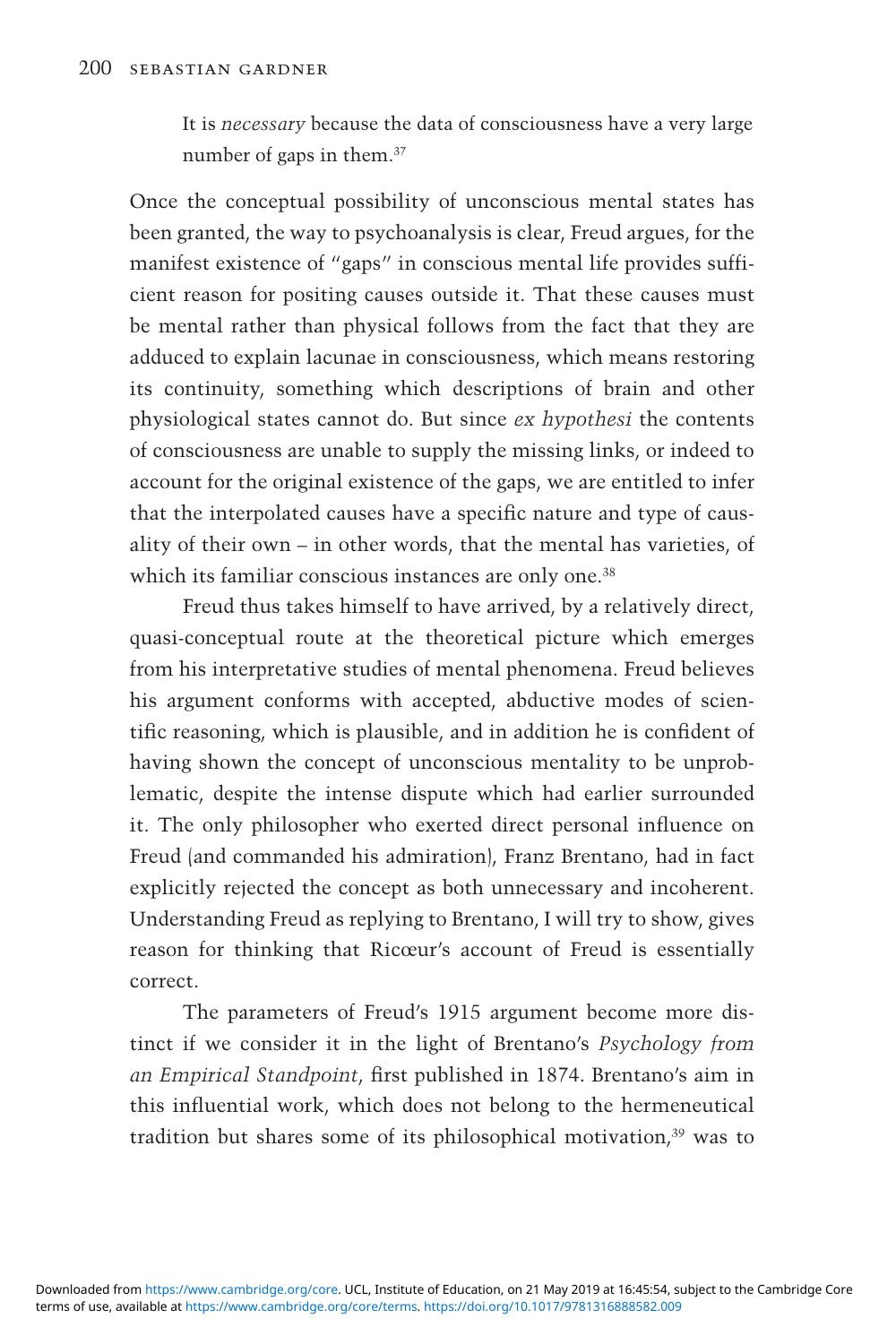establish psychology on an autonomous footing and to elevate its scientific standing: the proper position of psychology in the order of justification of human knowledge, Brentano asserts, is foundational (a claim which no doubt appealed to Freud). $40$  This involves gaining at the outset an accurate understanding of what fundamentally distinguishes mental from physical phenomena. Brentano's answer to this question is often said to be the possession of intentionality – a mental phenomenon is one that has "content" or "reference to something as an object" – but this is strictly inaccurate, for Brentano defines a mental phenomenon as one which not only possesses intentionality but in addition has *real* or *actual*, as opposed to merely phenomenal, existence. 41

Brentano grounds this realism concerning the mental on the epistemological fact that we enjoy certainty regarding our mental states. This allows him to claim for psychologyexactly the same legitimating ground as other sciences – namely, data or "presentations" in consciousness  $-$  but, if Brentano is right, without obliging it to follow their model of theorizing. Whereas all other sciences rest on theoretical *inferences* from what is given in experience - the data of *outer* consciousness, which have merely *phenomenal* existence – to their *unobservable* causes, psychologyarrives at an explanatorily final reality through mere *description* of what is perceived, in *inner* consciousness. Consistently with this position, Brentano launches an extended attack on the hypothesis of unconscious mental phenomena, talk of which, he argues, may be reduced without remainder to that of mere dispositions to conscious states. 42

Now, when Freud asserts the existence of unconscious mental states, he is clear that they are to be understood in unqualifiedly realistic terms, and the point is of course crucial, since a dispositional analysis along the lines recommended by Brentano would stymie psychoanalytic theorizing at the outset, by making it impossible to postulate a source of mental agency independent of the conscious subject. Freud accordingly deserts Brentano's thesis of the explanatory finality of the mental qua conscious, and maintains instead that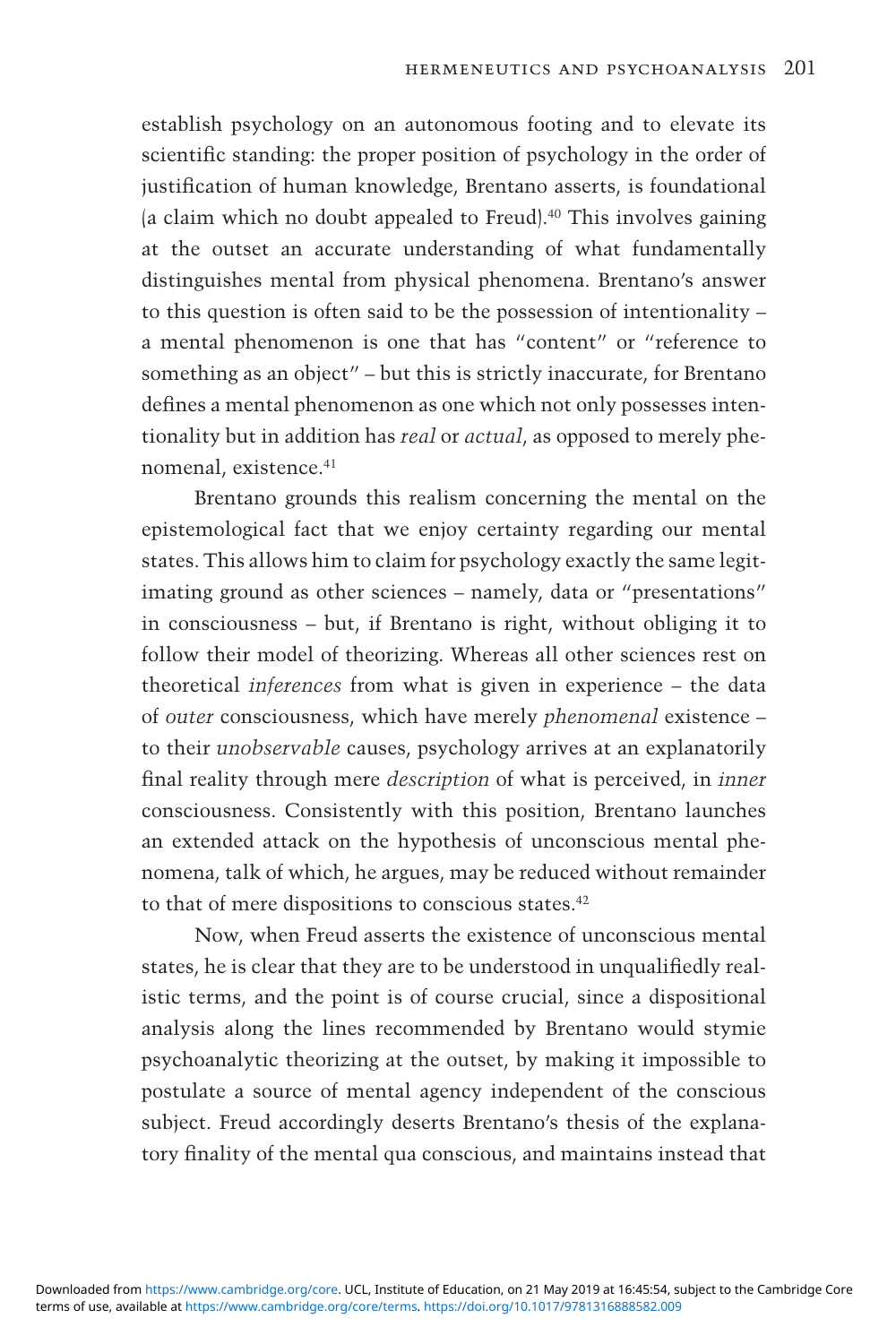our epistemic relations to inner- mental and outer- physical reality are symmetrical:<sup>43</sup> contra Brentano, who had argued that, if the principles of reasoningwhich take us from sense impressions to the entities and forces of chemistry and physics are duplicated internally, then we are led, if anywhere, to something not merely unconscious but also *non- mental*. If inner perception were inner *observation*, Brentano argues, then the phenomena observed would fail to qualify as mental rather than physical;<sup>44</sup> symmetry of inner and outer perception would reduce mental phenomena, like physical phenomena, to mere "signs" of a reality which causes them. 45 Brentano 's point here recalls Sartre 's objection to Freud: the allegation is again that slackening the relation of the mental to conscious presentation results in absurdity.

Freud's reply, the hermeneutical dimension of his thought here coming to the fore, is that Brentano has a false or at any rate incomplete picture of what it is for there to be data or "presentations" in consciousness. It is not that there is *no* quasi- perceptual aspect to conscious mental states, but that when such acquaintance is present, it necessarily involves understanding. Ordinary instances of emotion show this: a feeling of joy or sorrow involves taking the mental episode in question as having that particular determinate meaning . If this is correct, then it is possible to see how, when we extrapolate interpretatively from the data of consciousness to the unconscious, we are not deserting the field of psychology: what may legitimately be supposed is that different species of mentality exhibit different ratios of interpretable content and perceptual presence, and that the mental states which comprise the contents of *Ucs*. lie at one end of the spectrum; they construe the self and its world in ways which preclude the possibility of their direct manifestation or reflective retrieval. Certainly these unconscious construals present the subject with objects – of a more or less phantastical kind – but they do so without *themselves* being the object of any higher- level presentation, and hence without any accompanying *judgment*. 46 These complex features are not possessed by all species of the mental, and if Brentano builds them into his analysis, then it is because he confuses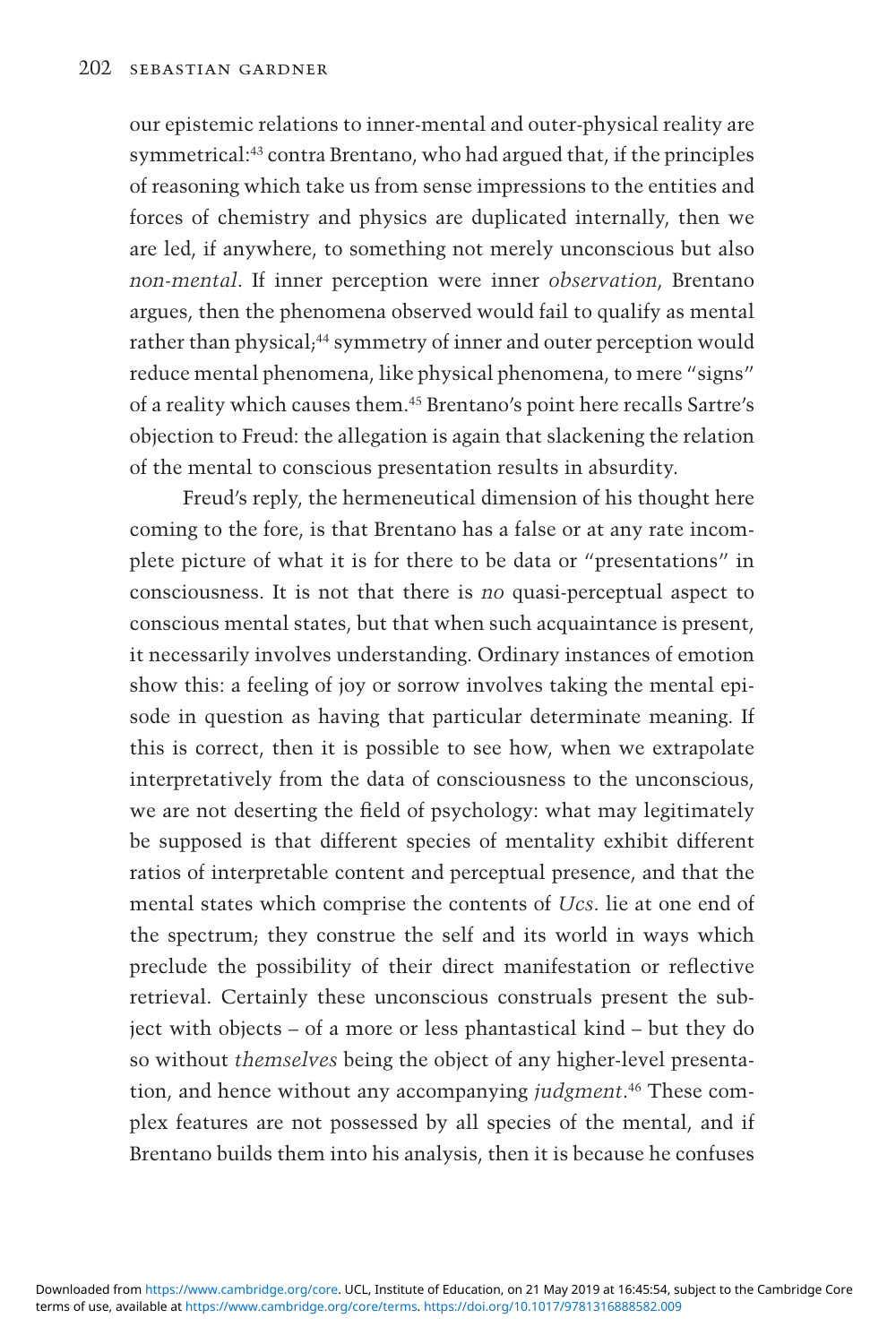the reality of the mental in general with the certaintyof its conscious instances. A correct psychological realism, in Freud's view, leads by default to the unconscious.

2. To this extent Freud's realism and his hermeneuticism are in one another's service. To now bring into view the other side of Ricœur's picture – the respect in which Freud's realism departs from the hermeneutical standpoint  $-$  we may turn to a later paper, in which Freud resumes his implicit dialogue with Brentano.

In "Negation" (1925) Freud offers an account of the logical function of negation. In the following passages we see the characteristic pattern of Freud's reasoning, in which the motive of interpretation –to achieve a better understanding of what is given –combines with speculative ambition:

The manner in which our patients bring forward their associations during the work of analysis gives us an opportunity for making some interesting observations. "Now you'll think I mean to say something insulting, but really I've no such intention." We realize that this is a repudiation, by projection, of an idea that has just come up […]

Thus the content of a repressed image or ideacan make its way into consciousness , on condition that it is *negated*. Negation is a way of taking cognizance of what is repressed; indeed it is already a lifting of the repression, though not, of course, an acceptance of what is repressed […]

Since to affirm or negate the content of thoughts is the task of the function of intellectual judgement, what we have just been saying has led us to the psychological origin of that function. To negate something in a judgement is, at bottom, to say: "This is something which I should prefer to repress." A negative judgement is the intellectual substitute for repression; its "no" is the hall-mark of repression, a certificate of origin – like, let us say, "Made in Germany." With the help of the symbol of negation, thinking frees itself from the restrictions of repression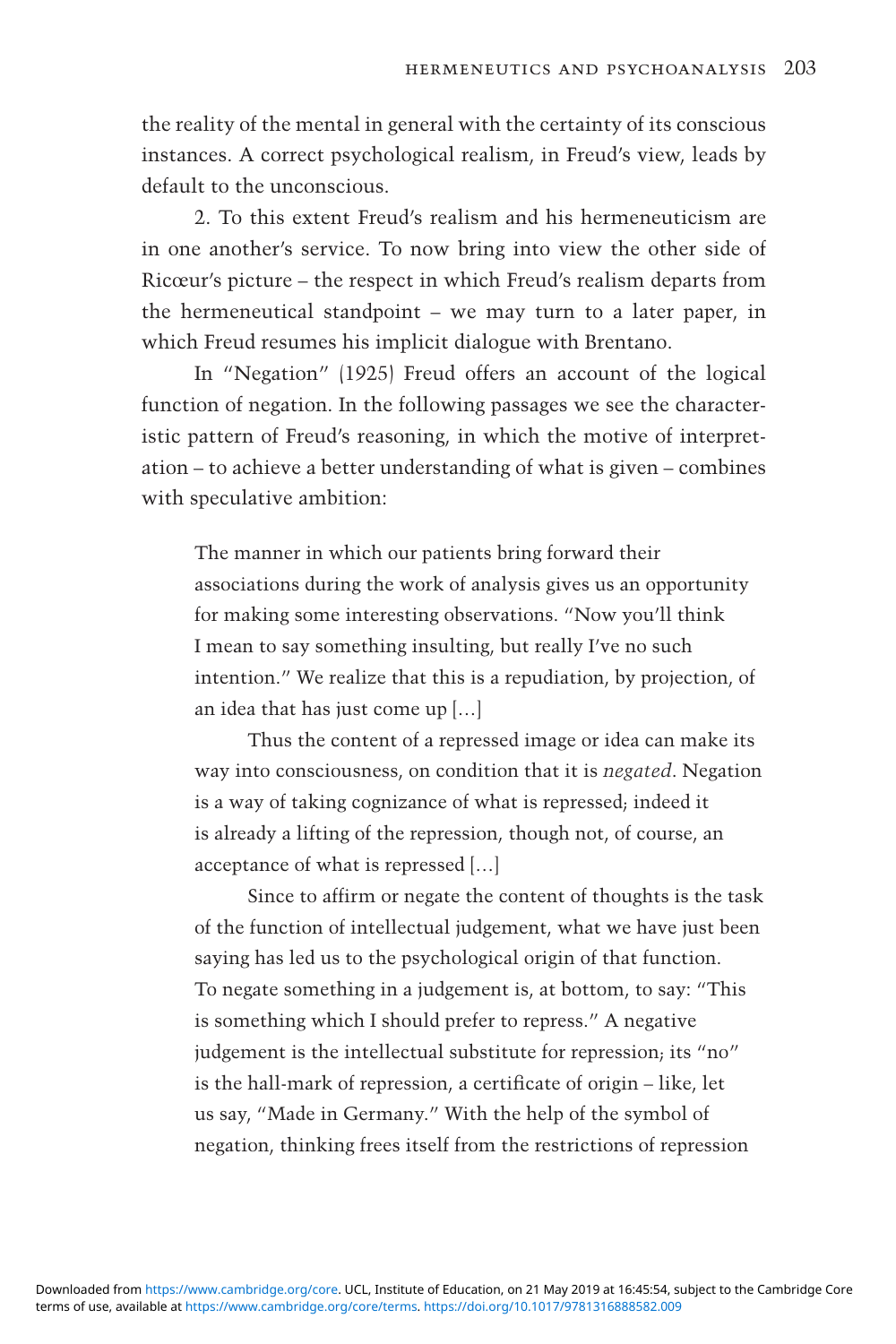and enriches itself with material that is indispensable for its proper functioning […]

The study of judgement affords us, perhaps for the first time, an insight into the origin of an intellectual function from the interplay of the primary drive impulses [ *Triebregungen*]. Judging is a continuation, along lines of expediency, of the original process by which the ego took things into itself or expelled them from itself, according to the pleasure principle. The polarity of judgement appears to correspond to the opposition of the two groups of drives [ *Triebgruppen*] which we have supposed to exist. Affirmation  $-$  as a substitute for uniting  $-$  belongs to Eros; negation – the successor to expulsion – belongs to the drive towards destruction[ *Destruktionstrieb*]. 47

A recurring clinical datum  $-$  the phenomenon of sincere but selfignorant disavowal: "I've really no such intention" – is brought under an interpretation  $-$  the repressed is able to figure in consciousness on the condition of its negation  $-$  prompting a complex hypothesis which again initially follows Brentano and then departs from him. Freud agrees with Brentano that judgmental affirmation and negation are acts of acceptance and rejection, continuous with the emotions of love and hate. But he then hypothesizes, contradicting Brentano , that (1) both judgmental and conative- affective negation (and affirmation) are a *single* type of mental act,<sup>48</sup> (2) the judgmental form of negation is derivative from and *dependent* on its primary conativeaffective form, and (3) both forms have a single *source*, which may be conceptualized in two different ways, either at the level of (phantasies of) bodily processes or at that of drives.

Freud's hypothesis concerning judgment *überhaupt* recommends itself by virtue of the way in which it deepens the original interpretation concerning the role of negation in facilitating a return of the repressed, while also cohering with other parts of psychoanalytic theory. What makes the speculative extrapolation in "Negation" particularly interesting for present purposes is that it shows Freud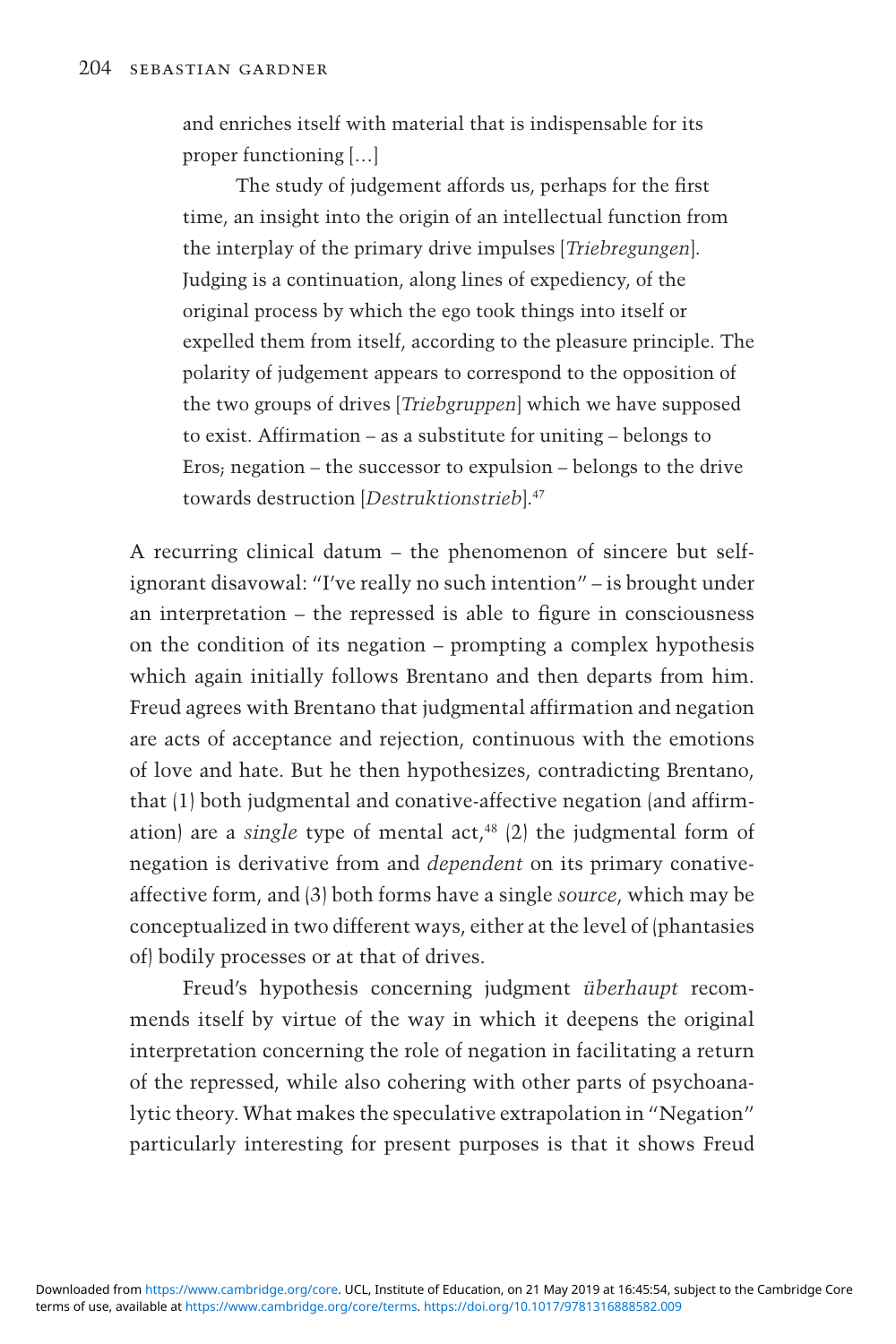seeking to, as it were, get behind the back of meaning . Freud 's aim is to grasp the source of judgment, not for the sake of hermeneutical completeness –he does not suggest that the logical function of negation itself sets any problem of understanding, for which his account might provide a (psychologistic) solution – but in order to achieve a fundamental insight into the "proper functioning" of conscious intellectual life, which we do by forming a unitary concept of what grounds and contains meaning. Freud's ultimate theoretical concern, led by his realism, is therefore with, as I put it earlier, the "shape" of the mental apparatus. In grasping it, we break out of the hermeneutical circle , or at any rate reach its outermost sphere, the unmoving prime mover of the mental. 49 And we can see how this promises to solve the Sartre-Wittgenstein problem: if Freud's conjectures concerning the underlying shape of the psyche allow us to conceptualize a *new way* in which a subject may mean something, then Freud 's claims are not properly measured by any antecedently formed conception of what this consists in. Put differently, the particular kind of "depth" interpretation offered by Freud does not amount only to an extension of hermeneutical range, rather his foundational claim is that the mind *has* depths in a sense not previously recognized.

Now it may be objected that even at the end of the day Freud remains within meaning, in so far as his lifeand death drives have "aims" ( *Triebziele*), and the corporeal processes and phantasies which express them have a rudimentary teleological organization. This raises a difficult, broad question concerning the demarcation of meaning from whatever is held to stand in contrast with it, concerning which different hermeneutical thinkers take different positions. But it is worth noting that at this point we are presented with a further possibility, intimated (but not developed) by Ricœur . 50 If drives and embodiment do not merely ground and contain meaning, but are themselves imbued with it, then meaning bleeds all the way down into nature, just as late eighteenth-and early nineteenth- century *Naturphilosophie* had proposed. In Sections V–VI of *Beyond the Pleasure Principle* (1920), Freud shows his willingness to entertain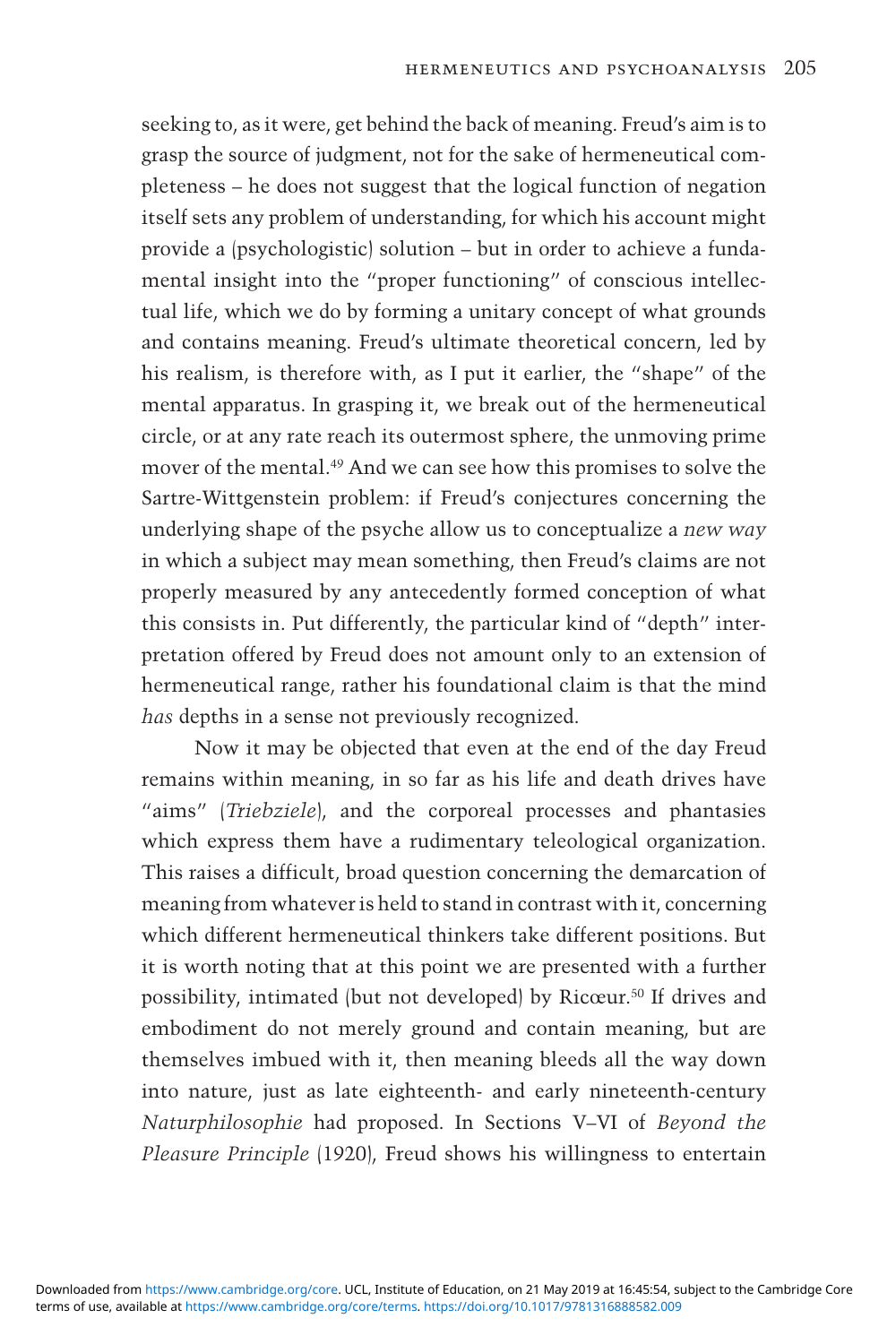and defend the unmistakeably *naturphilosophisch* notion that our drives inhere in organic lifeas such (and indeed originate in its very differentiation from the inorganic).<sup>51</sup> In so doing he distances himself from hermeneutical orthodoxy. But Freud may also be regarded as returning to an early point in the history of hermeneutics, later abandoned. Friedrich Ast, writing in 1808 under the influence of Schelling, asserts the unity of the modern hermeneutical project with the philosophy of nature: no understanding and interpretation of alterity is possible, Ast declares, "without the unity and identity of all that is spiritual and the original unity of all things in spirit."<sup>52</sup> In speculative moments, Freud agrees with Ast that, in order to make sense of human beings, we must offer an interpretation of nature as a whole.

#### **NOTES**

- 1 Freud 's famous phrase, applied to dream- interpretation, in *The Interpretation of Dreams*, in the *Standard Edition* of Freud 's works (London: Hogarth Press and Institute of Psycho- Analysis, 1953), ed. James Strachey, 24 vols., vol. V, 608. References to this edition, giving volume and page number, are henceforth prefixed SE.
- 2 SE IV:100-2.
- 3 See John Forrester's detailed account of the ways in which linguistic themes inform Freud 's development, *Language and the Origins of Psychoanalysis* (New York: Columbia University Press, 1980).
- 4 "The Unconscious" (1915), Pts. II–IV, SE XIV:172–85.
- 5 "The Unconscious" (1915), Pt. V, SE XIV:186-9.
- 6 See SE V:339-40.
- 7 Concerning the relation of "word- presentations" to consciousness, see SE XIV:200-3. Freud's account falls short of any full philosophical thesis concerning the linguistic nature of thought.
- 8 See Adolf Grünbaum, *The Foundations of Psychoanalysis: A Philosophical Critique* (Berkeley: University of California Press, 1984), and Patricia Kitcher, *Freud's Dream: A Complete Interdisciplinary Science of Mind* (Cambridge, MA: MIT Press, 1993).
- 9 SE V:536 and XIV:168.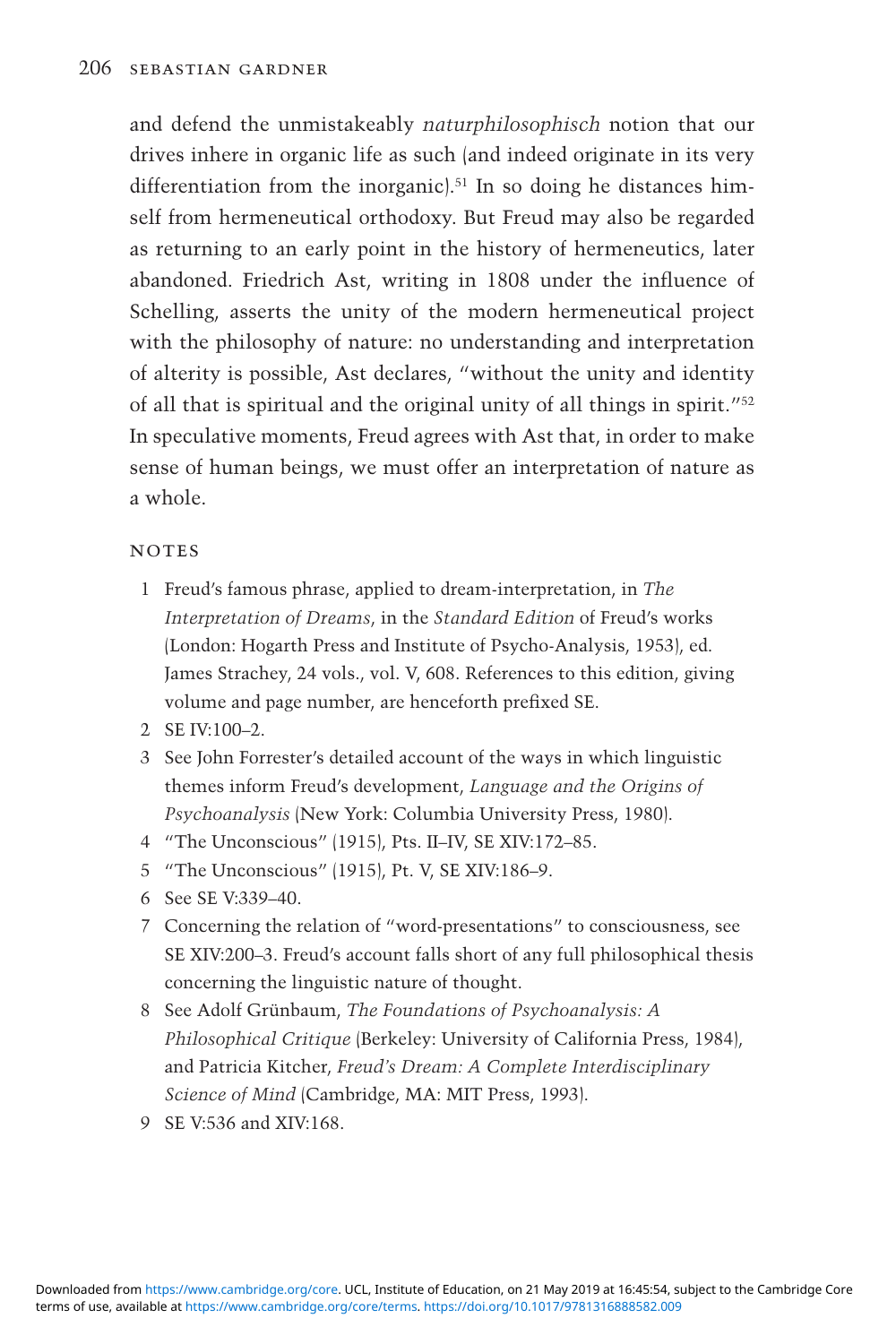- 10 See Grünbaum, *The Foundations of Psychoanalysis*, Introduction, "Critique of the Hermeneutical Conception of Psychoanalytic Theory and Therapy."
- 11 Heidegger criticizes Freud in terms that overlap with Sartre's and Wittgenstein's: see his *Zollikon Seminars* from 1964 and 1966, ed. Medard Boss, trans. Franz Mayr and Richard Askay (Evanston: Northwestern University Press, 2001), esp. 20-4, 113-21, and 168– 70.
- 12 Jean- Paul Sartre, *The Emotions: Outline of a Theory* (1939), trans. Bernard Frechtman (London: Routledge, 2002), 44-5.
- 13 Jean- Paul Sartre, *Being and Nothingness: An Essay on Phenomenological Ontology* (1943), trans. Hazel Barnes (London: Routledge, 1995), 50-4.
- 14 Sartre, *Being and Nothingness*, 560–75. Sartre practices existential psychoanalysis in his biographies of Baudelaire, Genet, and Flaubert. Heidegger 's hermeneutic of *Dasein* is transposed into psychoanalysis by Ludwig Binswanger and Medard Boss. Sartre's commitment to the hermeneutical standpoint is more limited than Heidegger's: Sartre grants no privileged role to language ( *Being and Nothingness*, 372– 4), subordinates being-for-others to the structures which define the *pour-soi*, and regards intersubjective meaning as a contradictory phenomenon.
- 15 Ludwig Wittgenstein, *Lectures and Conversations on Aesthetics, Psychology, and Religious Belief*, ed. Cyril Barrett (Oxford: Blackwell, 1966), 44.
- 16 Wittgenstein, *Lectures and Conversations*, 42–4, 49–50.
- 17 Wittgenstein, *Lectures and Conversations*, 52.
- 18 Sartre affirms this implication in *Being and Nothingness*, 464, 557– 64: there is an "original choice of self."
- 19 Analytic philosophy has pursued this idea by conceiving of psychoanalysis as an extension of common sense psychology: see Richard Wollheim, *Freud*, 2nd edn. (London: Fontana, 2008), Supplementary Preface.
- 20 E.g., Roy Schafer , "Narration in the Psychoanalytic Dialogue," *Critical Inquiry* 7:1 (1980): 29–53.
- 21 Jürgen Habermas, *Knowledge and Human Interests* ( *Erkenntnis und Interesse*, 1968), trans. Jeremy Shapiro (Boston: Beacon, 1971), 254.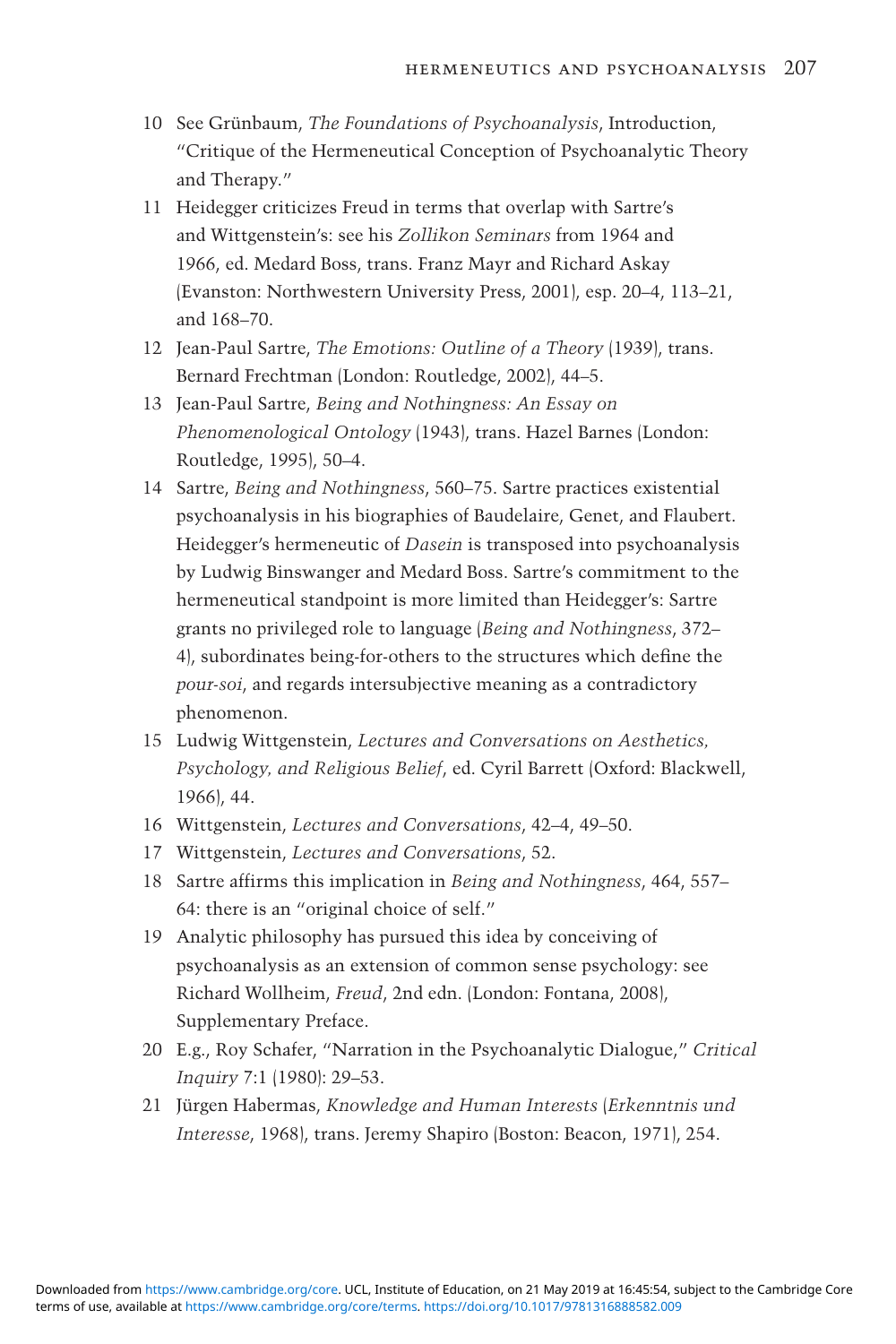- 22 Habermas, *Knowledge and Human Interests*, 258.
- 23 Habermas, *Knowledge and Human Interests*, 252.
- 24 Habermas, *Knowledge and Human Interests*, 226-7; see also 256-7, where Habermas records his indebtedness to Alfred Lorenzer, whose hermeneutical theory is stated comprehensively in *Die Wahrheit der psychoanalytischen Erkenntnis. Ein historisch- materialistischer Entwurf* (Suhrkamp: Frankfurt am Main, 1974). Lorenzer incorporates – especially with his Kleinian concept of "scenic understanding" (110– 15) – elements not taken up by Habermas.
- 25 Habermas, *Knowledge and Human Interests*, 259-60. It is notable that Habermas - in contrast with other critical theorists, whose readings of Freudare not similarly austere and who characteristically approve Freud's drive theory – does not look to psychoanalysis for substantive explanation of the social world: its chief role is to provide a validating *model* for ideology-critical reflection. Habermas's remarks in *Theory of Communicative Action*, vol. 2, *Lifeworld and System* (1980), trans. Thomas McCarthy (Boston: Beacon, 1987), 99-100, show Freud to have been displaced by Mead.
- 26 Habermas's account of the relation of causality to meaning in psychoanalysis is complex: see *Knowledge and Human Interests*, 256– 7, 271– 2, and Grünbaum's corresponding criticisms in *The Foundations*  of Psychoanalysis, 9-15. On the question of what inner nature amounts to for Habermas , see his comments in reply to Thomas McCarthy , in John B. Thompson and David Held, eds., *Habermas: Critical Debates* (Cambridge, MA: MIT Press, 1982), 342-5.
- 27 Habermas, *Knowledge and Human Interests*, 241-2: the act of repression is reduced to "a banishment of need interpretations," a " *splitting- off of individual symbolsfrom public communication*." A profound challenge to Habermas 's assumption that linguistic communication is where we are most truly at home is posed by Lacan, who agrees that language is the key to the unconscious, but claims that we are necessarily alienated in and by it: in acceding to the "Symbolic" order and uniting herself communicatively with others, the subject divides herself. Language is therefore the *source* of the intra- subjective disturbance posited by Habermas.
- 28 See Paul Ricœur, *Freud and Philosophy: An Essay on Interpretation* ( *De l'interprétation. Essai sur Freud*, 1965), trans. Denis Savage (New Haven: Yale University Press, 1970), 25-7, 33-5,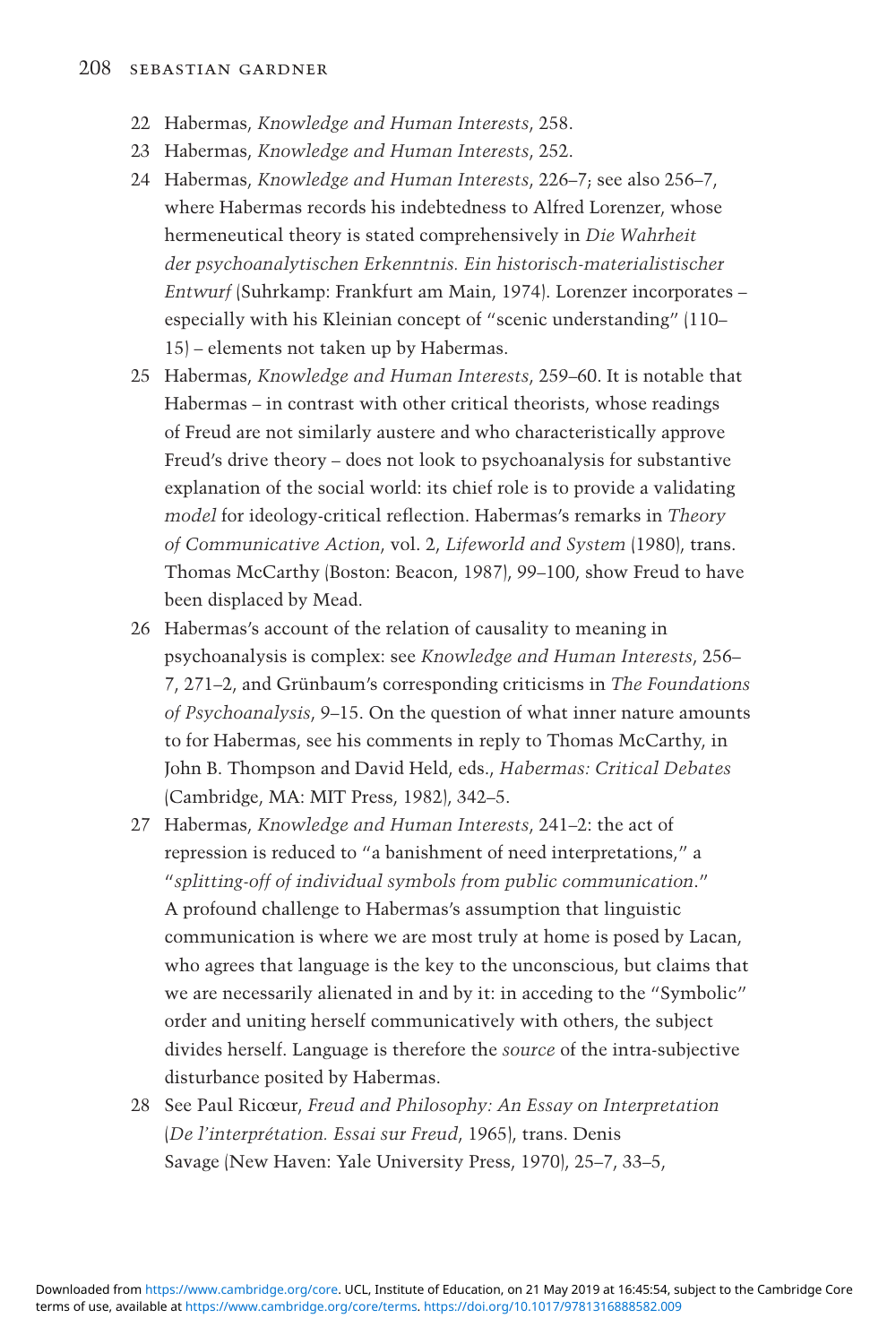53–5, 59–64. Also important are the essays in *The Conflict of Interpretations: Essays in Hermeneutics*, trans. Willis Domingo (Evanston: Northwestern University Press, 1974), Pt. II, and *On*  Psychoanalysis (Cambridge: Polity, 2012). Ricœur criticizes Habermas's theory in "The Question of Proof in Freud's Writings" (1977), in *On*  Psychoanalysis, 11-49.

- 29 Hans- Georg Gadamer, "The Hermeneutics of Suspicion," in *Hermeneutics: Questions and Prospects*, ed. Gary Shapiro and Alan Sica (Amherst: University of Massachusetts Press, 1984): *every* form of hermeneutics is "a form of overcoming of an awareness of suspicion," in so far as we must *always* look for "the *real* meaning of an utterance" (54, 63).
- 30 Ricœur, *The Conflict of Interpretations*, 161-2.
- 31 Ricœur, *Freud and Philosophy*, Bk. II, Pt. I. Cf. Richard Wollheim, "The Mind and the Mind's Image of Itself," in *On Art and the Mind: Essays*  and Lectures (Cambridge, MA: Harvard University Press, 1974), 31-53.
- 32 Ricœur, *The Conflict of Interpretations*, 103, 172.
- 33 See Ricœur, *Freud and Philosophy*, 60, 65– 7, and "The Unity of the Voluntary and the Involuntary as a Limit- Idea" (1951), in *Philosophical Anthropology*, trans. David Pellauer (Cambridge: Polity, 2015), 53-71.
- 34 Ricœur, *The Conflict of Interpretations*, 173.
- 35 See Joel Whitebook, *Freud: An Intellectual Biography* (Cambridge: Cambridge University Press, 2017).
- 36 See my "The Unconscious: Transcendental Origins, Idealist Metaphysics and Psychoanalytic Metapsychology," in *The Impact of Idealism: The Legacy of Post- Kantian German Thought*, vol. I, *Philosophy and Natural Sciences*, ed. Karl Ameriks (Cambridge: Cambridge University Press, 2013), 134-65. Herder, romantic hermeneutics, and *Geisteswissenschaften* theory are not prominent influences on Freud.
- 37 SE XIV:166.
- 38 E.g., SE XVIII:24: consciousness is "not the most universal attribute of mental processes, but only a particular function of them."
- 39 See Joseph Margolis, "Refl ections on Intentionality," in *The Cambridge Companion to Brentano* , ed. Dale Jacquette (Cambridge: Cambridge University Press, 2004), 131–48. Concerning Brentano's view of hermeneutical issues, see Klaus Hedwig, "Brentano's Hermeneutics." *Topoi* 6 (1987): 3– 10.